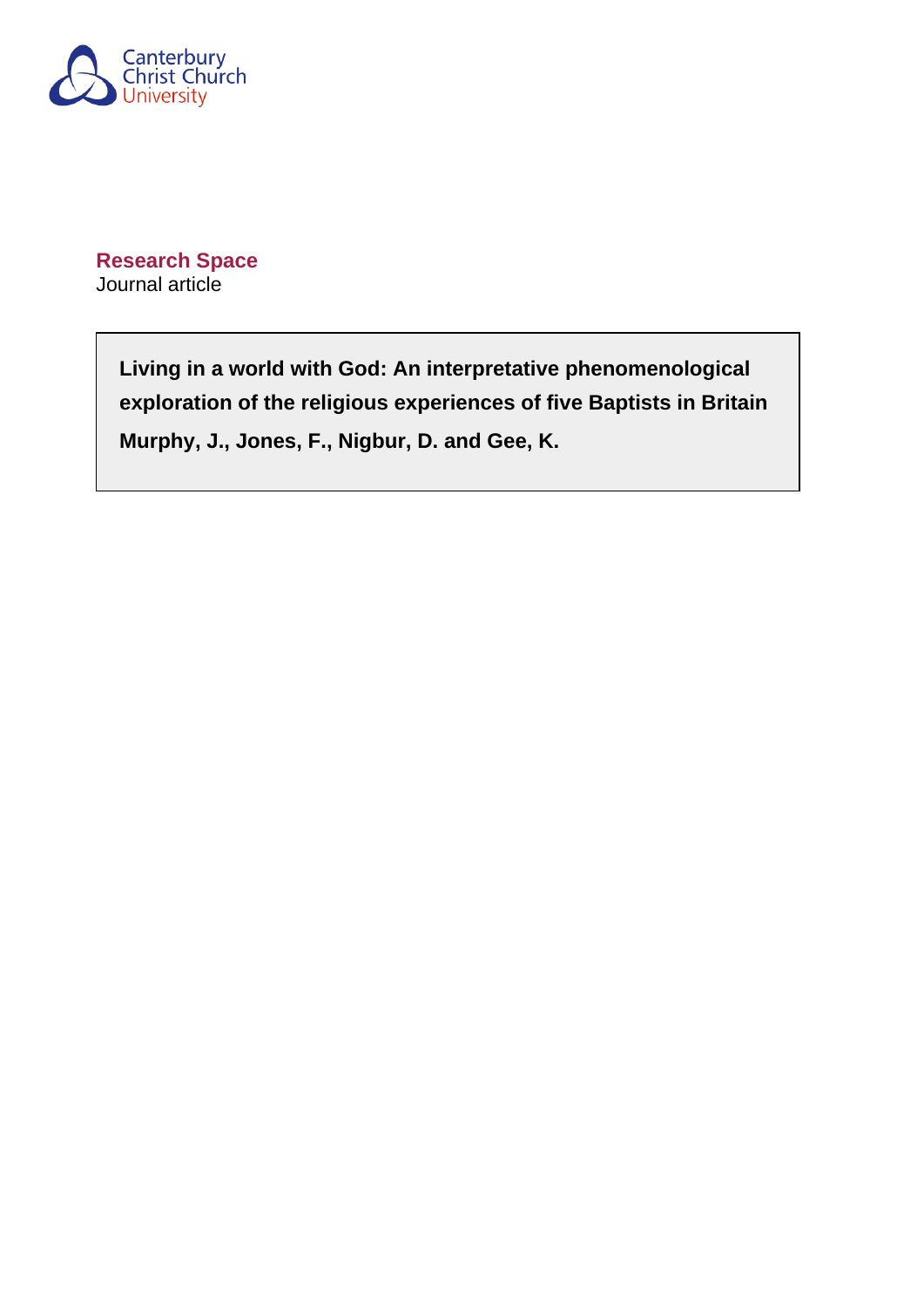# **Living in a World with God: An Interpretative Phenomenological Exploration of the Religious Experiences of Five Baptists in Britain**

*Author's Accepted Manuscript.*

James Murphy \* <sup>a</sup>, Fergal W. Jones <sup>a</sup>, Dennis Nigbur <sup>a</sup>, Kate Gee

<sup>a</sup> Canterbury Christ Church University, Canterbury, England

\* School of Psychology and Life Sciences, Canterbury Christ Church University, North Holmes Road, Canterbury, Kent, CT1 1QU, England.

email: james.murphy@canterbury.ac.uk

# **To cite this article:**

Murphy, J., Jones, F. W., Nigbur, D., and Gee, K. (2021). Living in a world with God: An interpretative phenomenological exploration of the religious experiences of five Baptists in Britain. *Europe's Journal of Psychology*. Advance online publication.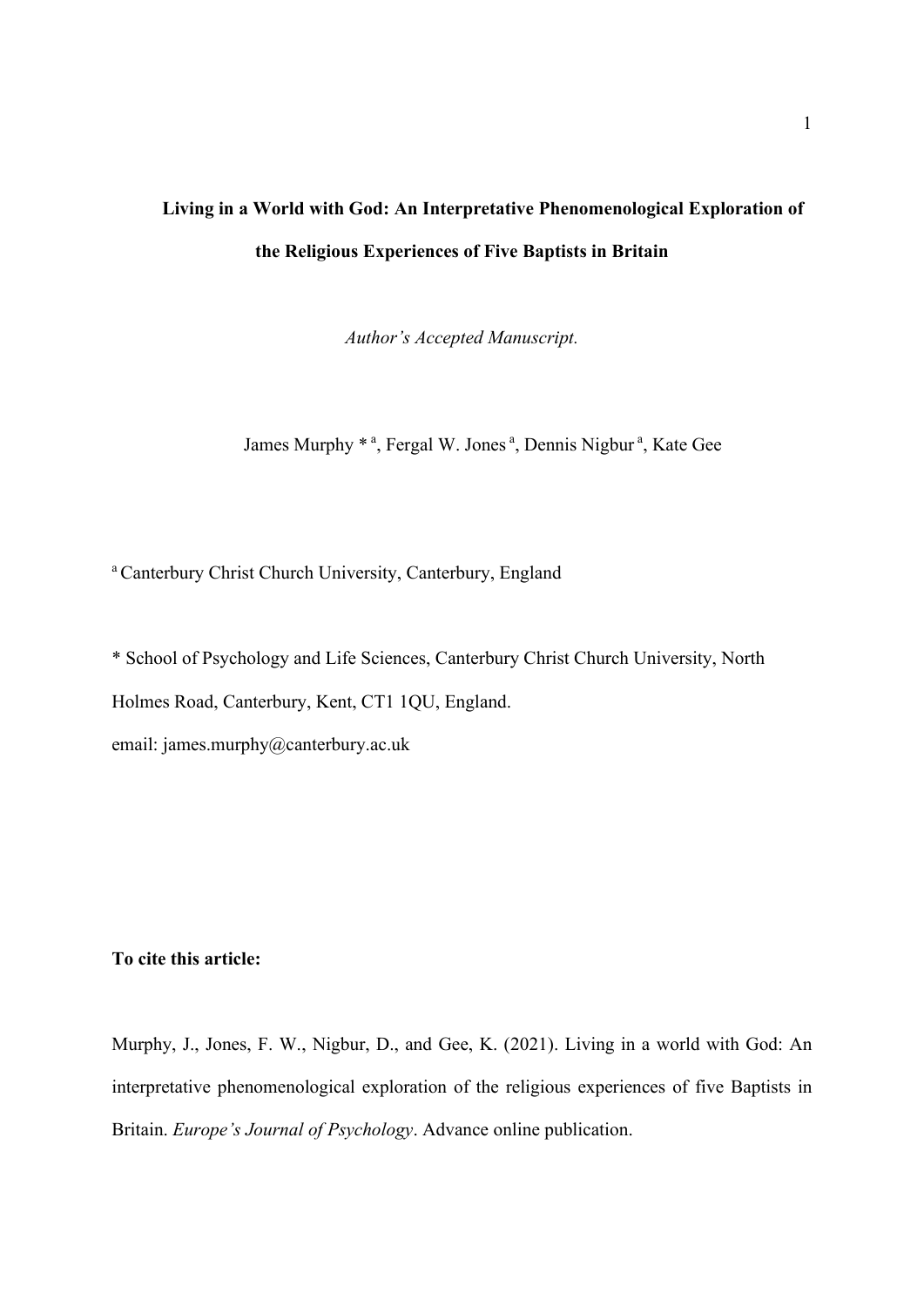#### **Abstract**

Religious and spiritual experiences often form significant elements of people's narratives about their faith and lives, but the impact of these experiences is often neglected in academic studies. This study investigated the connections between perceived experiences of God and beliefs in the lives of five members of a Baptist church in Britain, using data from semi-structured interviews. Interpretative phenomenological analysis (IPA) was used to explore the data and develop eleven recurrent sub-themes, organized into two super-ordinate themes: 'Knowing God' and 'Living in the World.' There were idiosyncratic differences between the experiences of the participants, but they all perceived God communicating with them and attributed certain events to God's influence. These experiences developed real and meaningful relationships with God, and the participants' faith affected every aspect of their lives, shaping their actions, beliefs and daily lived experiences. The participants' diverse experiences and beliefs created mutually supporting meaning systems (or worldviews) that were much stronger than the individual elements that contributed to them. God was an intrinsic part of the participants' social reality, and their lived experiences cannot be adequately understood without appreciating the influence of this central aspect of their lives. These findings show the importance of taking a holistic and idiographic perspective when studying religiosity and spirituality. The study also demonstrates IPA is a useful and effective tool for studying lived experiences of religiosity and spirituality and supports its broader use to investigate such phenomena.

*Key Words*: Christianity, interpretative phenomenological analysis, meaning systems, religion, spirituality, worldviews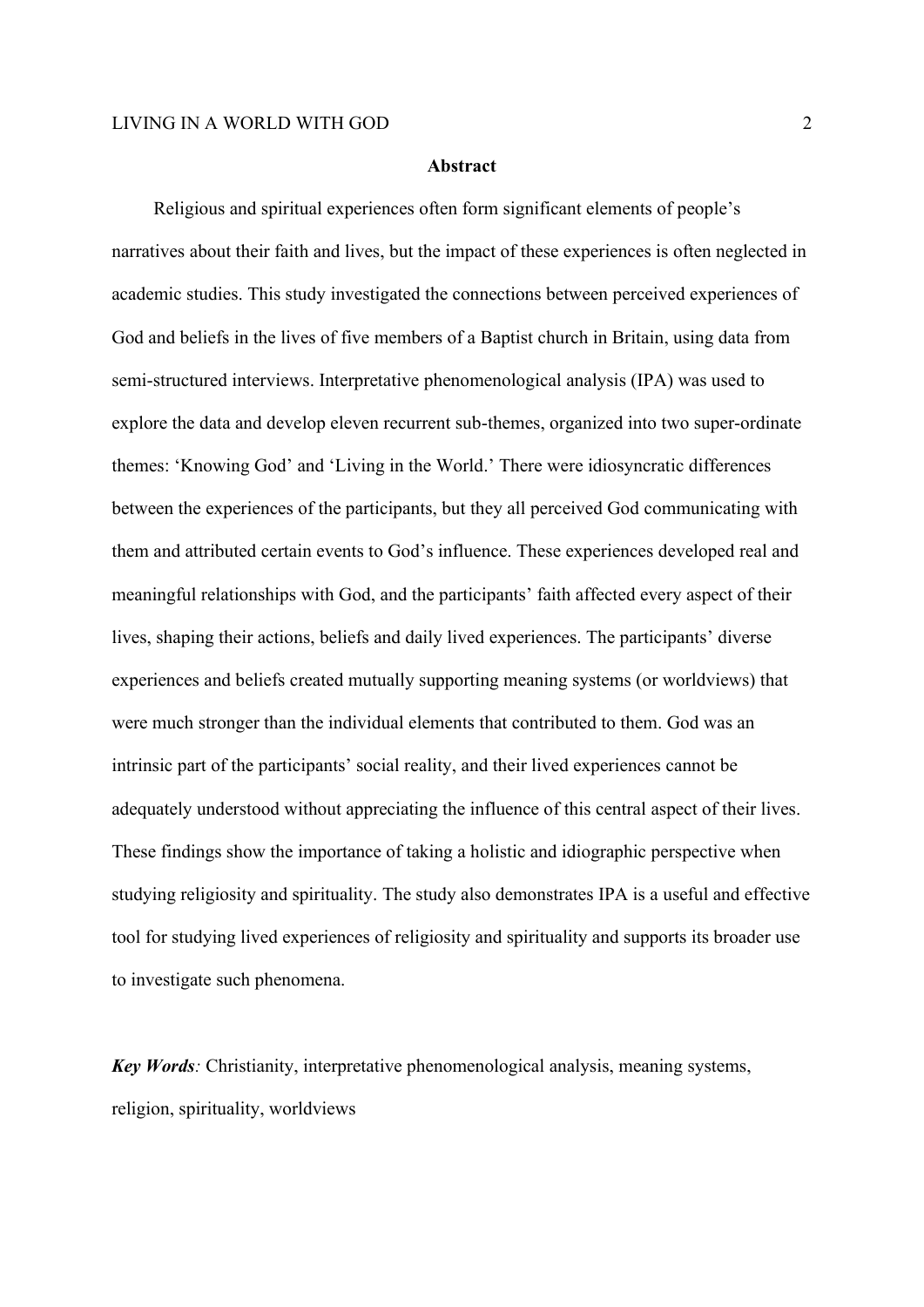Understanding why people believe the things they do, and how their beliefs shape their actions and experiences, is a central concern for psychologists and other social scientists. The relationship between beliefs and experiences can be complex and, to fully understand either, both must be considered. Individuals develop internal understandings of reality from their experiences and these global meaning systems, or worldviews, allow them to function in the world and help them understand subsequent experiences (Bruner, 1990; Murphy, 2017; Park, Edmondson, & Hale-Smith, 2013). Approximately 85% of the global population report having some form of religious belief, and many find religious meaning systems (or worldviews) provide effective answers to existential questions (Park et al., 2013). However, the way these worldviews are acquired and develop is still only partially understood (Barrett & Lanman, 2008; Park, 2013). Understanding how religious traditions transmit, sustain, and transform their beliefs and practices is important not only for understanding religious traditions but can also help develop broader insights into how people's beliefs develop through their personal and social experiences.

When studying how people experience and understand the world, it is important to recognize the complexity of people's lived experiences. Lived religion (McGuire, 2008) is diverse and, even within a single community, different individuals can have contrasting understandings and expressions of their shared beliefs. It is not uncommon for individuals to have beliefs that are incongruent with each other (Chaves, 2010) or 'theologically incorrect' according to the traditions with which they identify (Slone, 2004). Religiosity and spirituality are also far more than just beliefs: relationships, identity, and practices are crucial elements of them (Day, 2011; Hood, Hill, & Spilka, 2009; McGuire, 2008). However, distinctions between religious, spiritual, and secular beliefs and groups are primarily emic and reflect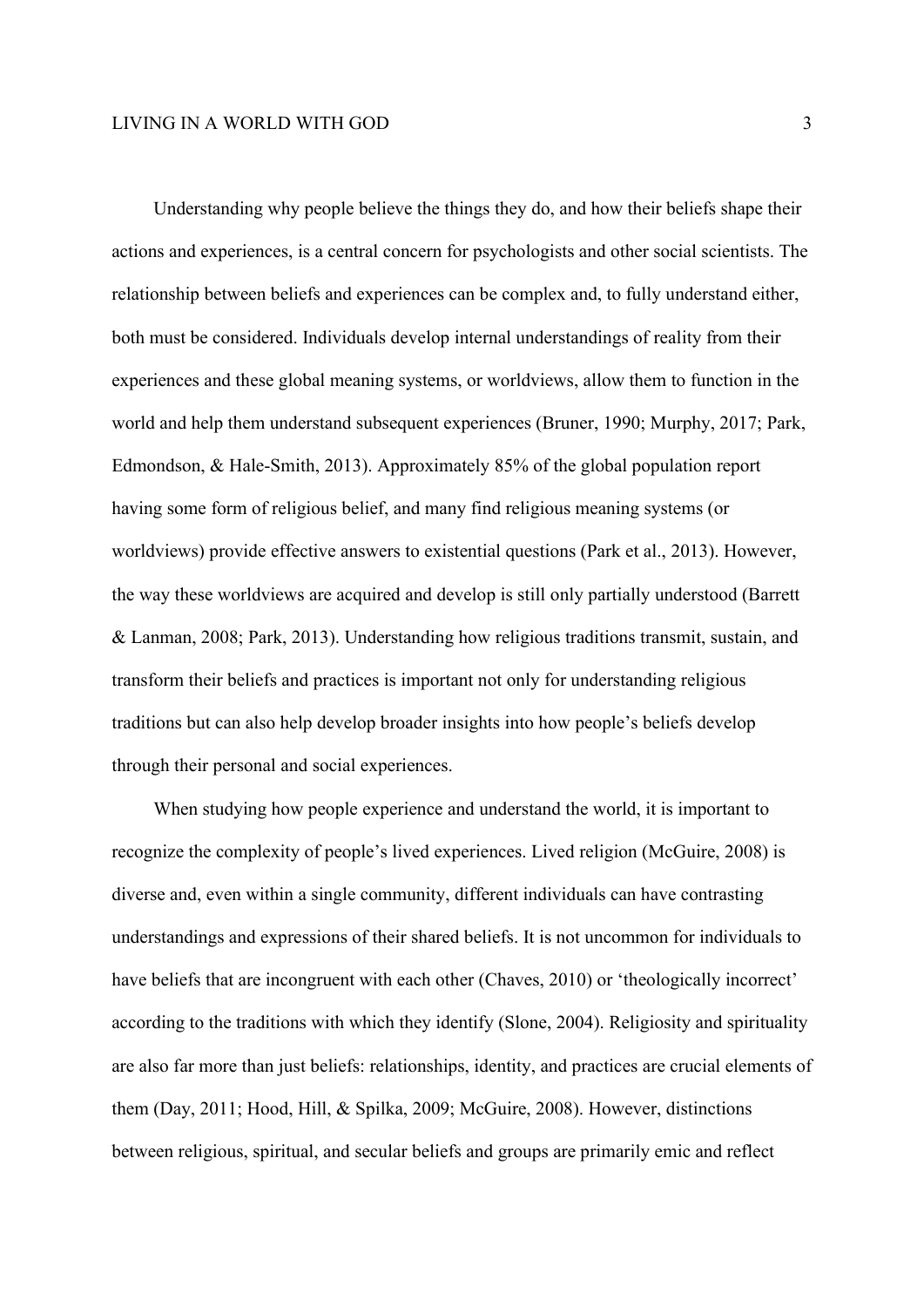political or social factors rather than universal conceptual distinctions (Ammerman, 2014; Fitzgerald, 2000; Murphy, 2017). This means that, rather than focusing on contested categorizations, it is more fruitful to examine why individuals and communities find certain beliefs and practices meaningful and/or useful.

The many connections between beliefs, practices, and experiences mean that to understand any of them adequately they must all be considered. A wide range of complementary methodological approaches is also needed to develop a comprehensive understanding of them (Emmons & Paloutzian, 2003; Paloutzian & Park, 2013). Qualitative methodologies can explore important nuances that more nomothetic approaches obscure, investigating the complexity and diversity of lived experiences which cannot be adequately captured using quantitative measures (Davis et al., 2016; Murphy, 2017). This can help develop better theories and advance the psychological study of religion, spirituality, and worldviews (Hood et al., 2009; Johnson, Hill, & Cohen, 2011; Paloutzian & Park, 2013).

We chose to use interpretative phenomenological analysis (IPA; Smith, Flowers, & Larkin, 2009) for this study because it enabled us to explore both how individuals experienced phenomena they considered significant to their beliefs and how they made sense of those experiences. IPA is adept at investigating topics which are "complex, ambiguous and emotionally laden" (Smith & Osborn, 2015, p. 41), and religion is all of these. IPA's idiographic approach allowed us to investigate both the convergences and divergences between the experiences of each participant, developing a deeper understanding of how multiple events shaped each other and the participants' interpretations of them.

Numerous previous studies have used IPA to investigate aspects of spirituality and religiosity. These include studies of how religious individuals make sense of certain experiences (e.g., Moss & Snodgrass, 2017; Ward, 2011) and of specific phenomena that are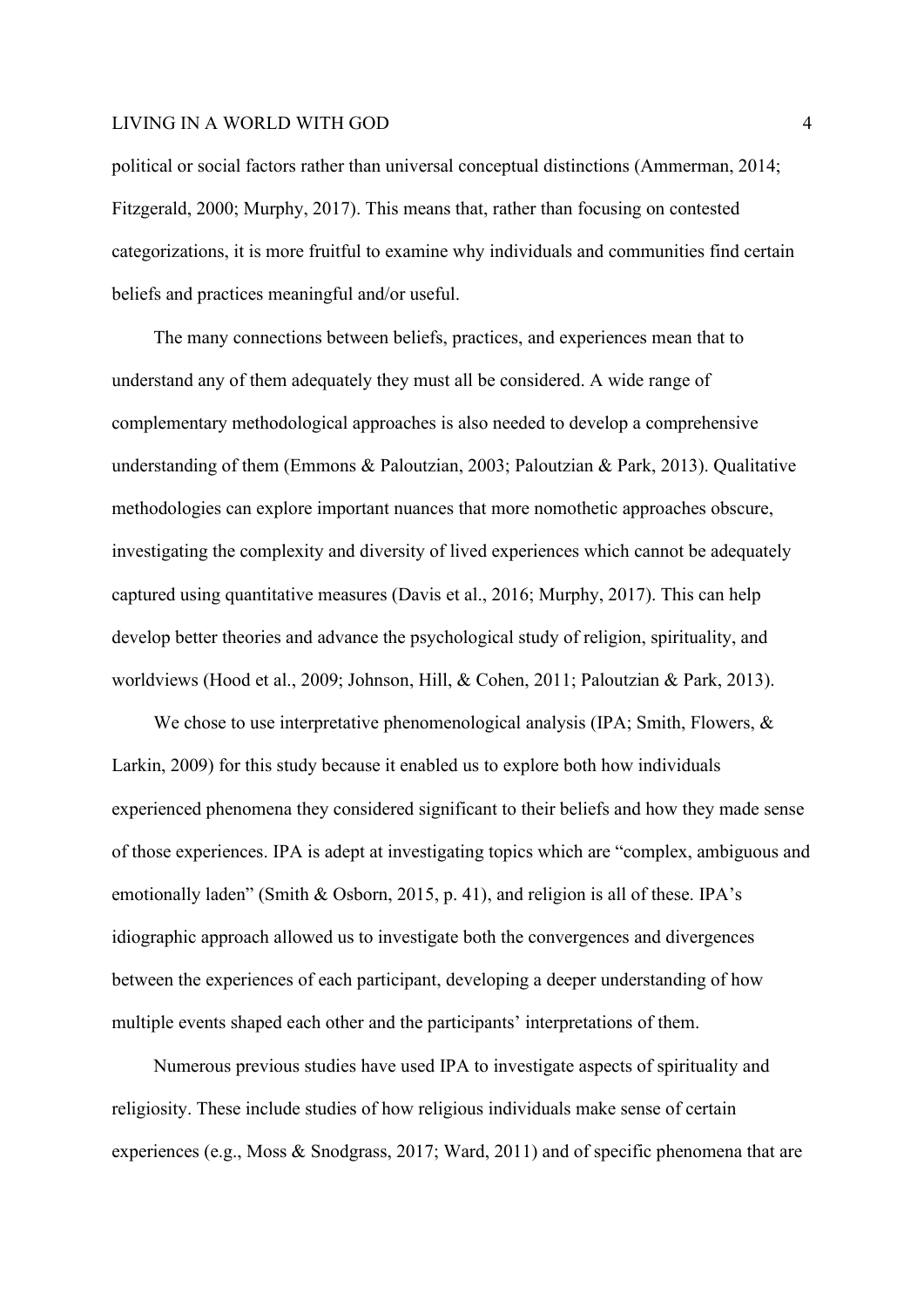considered spiritual or religious (e.g., Lewis Sanderson, Gupta, & Klein, 2018; Wilde & Murray, 2010). However, we believe this is the first study to use IPA to explore lived religiosity/spirituality more broadly and from a 'meaning systems' perspective (Paloutzian & Park, 2013), examining how the many elements in religious individuals' lives interact and mutually interpret each other.

This study investigated the experiences of five members of a Baptist church in Britain. It examined how the participants experienced their faith and made sense of their experiences. This approach follows recent calls to focus on meaning making when studying religiosity (e.g., Paloutzian & Park, 2013) and adopts a holistic approach to doing so. The relative lack of previous psychological studies of mainstream Christian experiences within the United Kingdom makes this a valuable case study that can also provide broader insights into how people make sense of their worlds. This study tests, and ultimately demonstrates, the value of idiographic approaches in the psychological study of religion and we hope it encourages others to conduct similar studies in different populations.

#### **Method**

IPA is an idiographic approach that can explore the rich, idiosyncratic detail of individuals' experiences and how they make sense of them (Smith et al., 2009). It takes the experiences of individuals as its data but acknowledges that subjective experiences are always interpretations and that the emic interpretations of participants are not the only way to understand the phenomena being studied (Pietkiewicz & Smith, 2014).

# **Participants**

A single church was chosen for the study, to provide a suitably homogenous group (Smith et al., 2009). This church represents a 'mainstream' and typical example of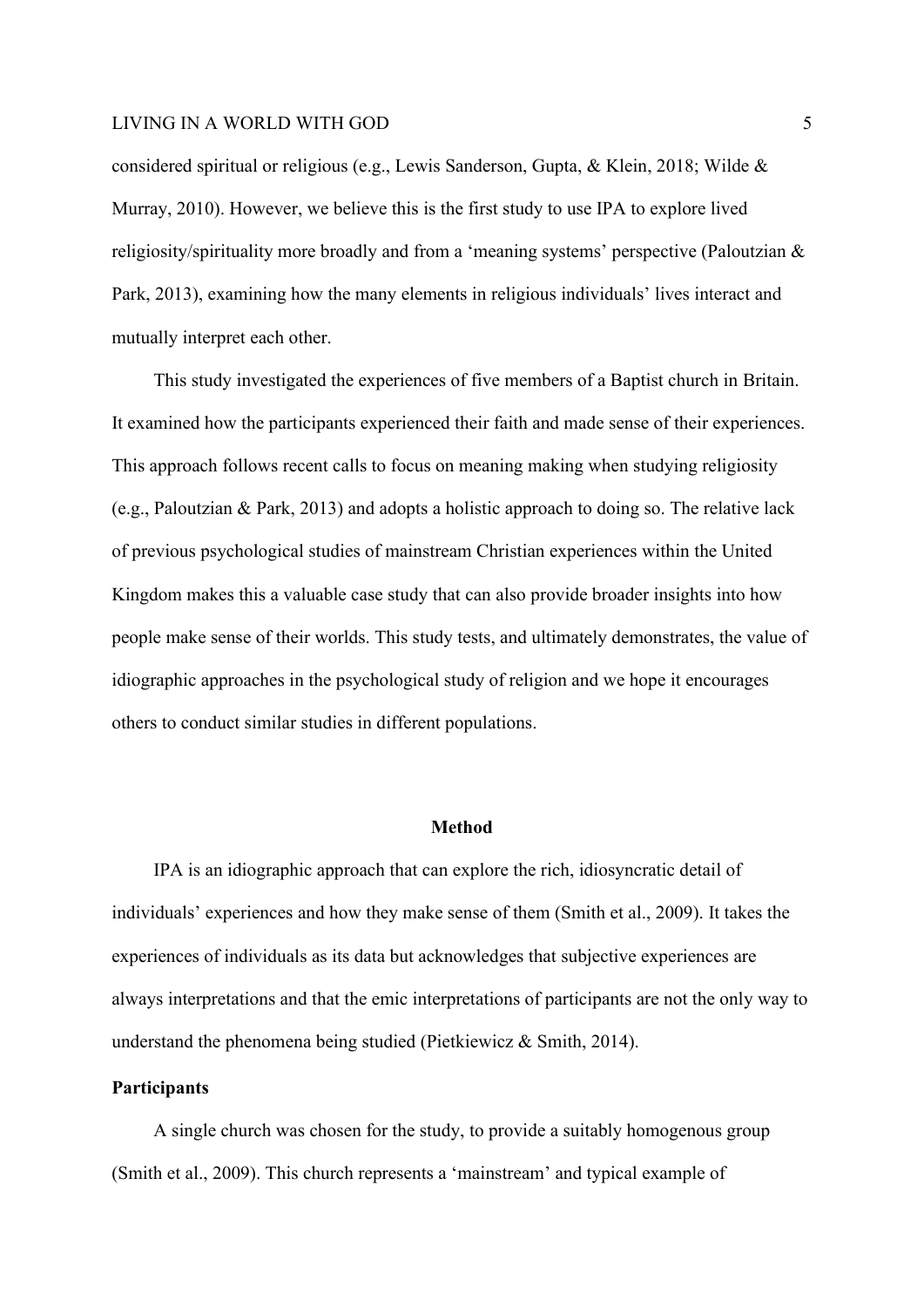Christianity in contemporary Britain. It is situated in a large town in the South East of England, has an ethnically and economically diverse congregation, and is affiliated with the Baptist Union. Five participants were purposively recruited from its congregation via a gatekeeper. Participants needed to be active members of the congregation between 18 and 65 years old, who had been Christians for at least two years. Relatively small sample sizes, in comparison to other qualitative approaches, are an important and distinctive element of IPA studies. IPA explicitly rejects the concept of data saturation, and instead idiographically explores the experiences of a purposively chosen sample. Using five participants allowed for a good balance between detailed analysis of each individual case and exploration of idiographic differences between cases (Smith, 2011; Smith et al., 2009).

Sampling in IPA studies draws from relatively homogenous groups but purposively selects participants from within a group to provide diverse perspectives on the phenomena being studied (Smith et al., 2009). This involves an unavoidable trade-off between homogeneity and diversity of experiences when recruiting participants. We believe using a single congregation as the focus for analysis provided sufficient homogeneity, and not excluding any members of the congregation, based on additional demographic restrictions, provided a richer understanding of the community.

The participants (three men, two women) reflected the wide range of backgrounds within the church's membership and had diverse economic circumstances, ranging from employment as a medical doctor to being an unemployed single mother. Three participants had attended university. All the participants were British, with two from Black, Asian and Minority Ethnic (BAME) backgrounds. Their ages ranged from their 20s to their 50s. Pseudonyms preserve the anonymity of the participants: Gareth, Havir, Ian, Jenny and Karen.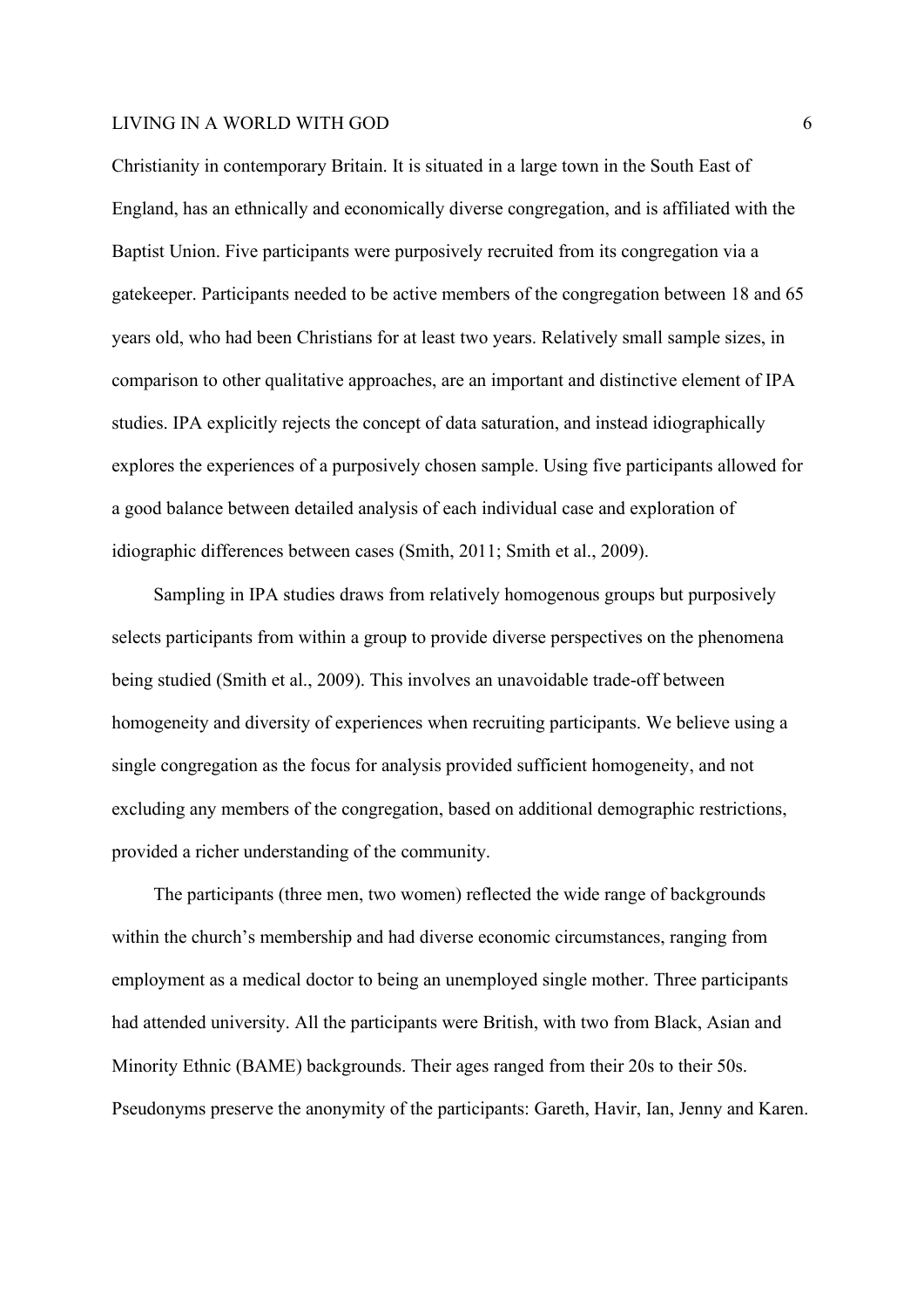# **Data Collection**

The first author conducted semi-structured interviews with each participant individually, in private locations agreed with each participant. The interview schedule (see Appendix 1) covered seven broad areas, each introduced with an open question and supplemented by additional prompts. Interviews began by asking the participant to speak about who they are and their background. They were then asked about their perspective on life and the world, with prompts eliciting the sources of meaning, purpose and value in their lives. Next, participants were asked to tell the interviewer about God and their religious or spiritual activities. Participants were then asked to describe specific experiences of God in detail. The interview ended by exploring whether the participant thought their beliefs had changed during their lifetime and by giving them an opportunity to discuss anything they had not yet mentioned but felt was relevant or important. The interviews ranged from 44 to 93 minutes in length, with a mean of 57 minutes. Participants were briefed prior to their interviews and debriefed afterwards.

#### **Analytical Process**

Audio recordings of each interview were transcribed and imported into NVivo 11, before being analyzed by the first author, in consultation with the other authors. Each transcript was annotated with initial comments and reflections before coding. Coding was inductive and iterative, first examining each case individually and then re-examining them in light of each other (Smith et al., 2009). Emergent themes were consolidated, and those found in at least half the accounts were identified as recurrent sub-themes and grouped conceptually into super-ordinate themes (Smith, 2011). This process was extensive and exhaustive, with the themes repeatedly refined as they were rigorously checked against the data and discussed by the research team. Writing up qualitative research is an integral part of the analysis (Smith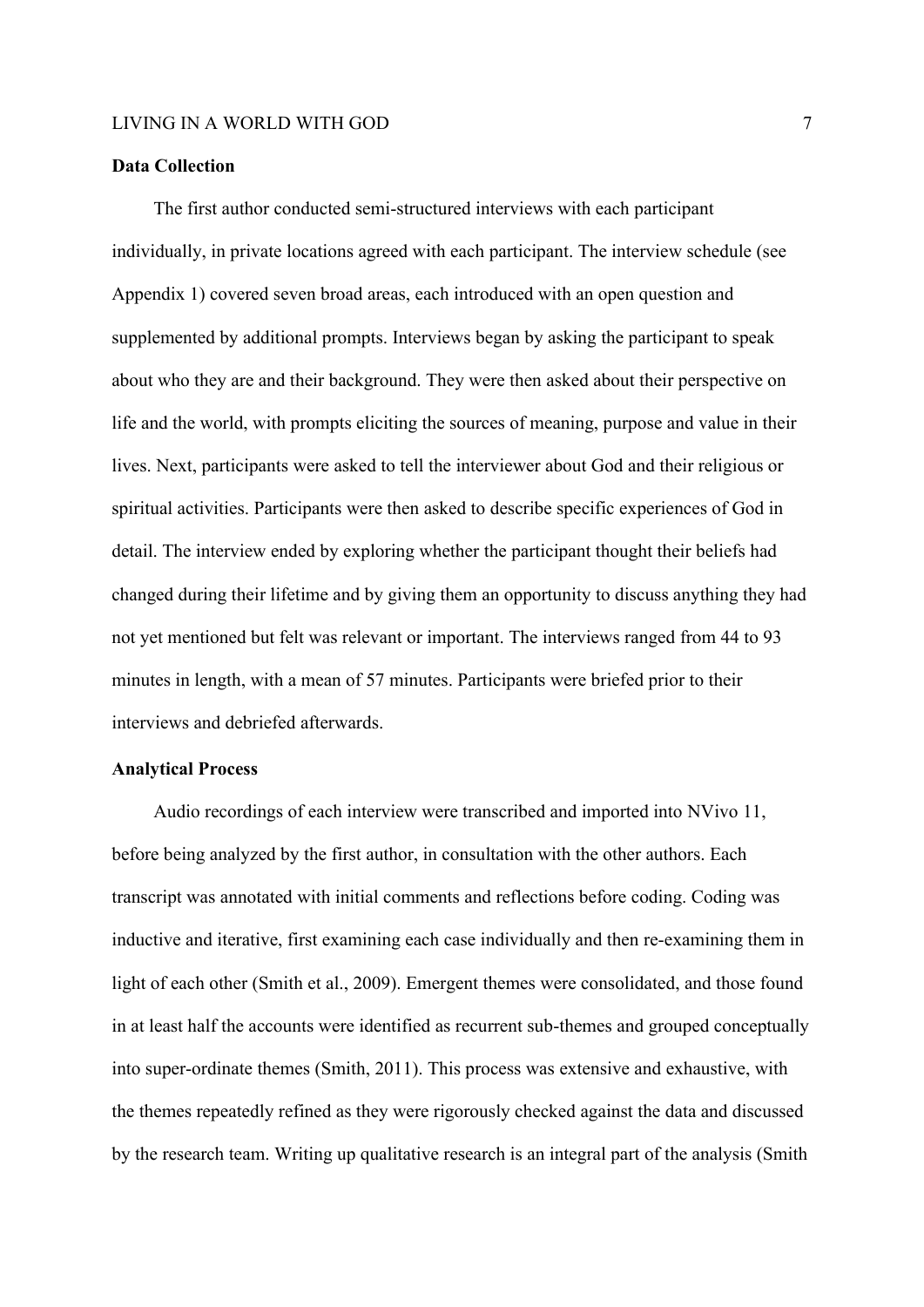et al., 2009), and our understanding of each theme evolved during this period as we reflexively tested our interpretations of the data. Memos were used throughout data collection and analysis to document this process. The account presented here is an interpretative account of the participants' experiences and meaning-making processes, based upon the complete data. The extracts presented within it were chosen to illustrate the themes and show key aspects of convergence and divergence within the participants' experiences.

#### **Researcher Backgrounds**

The research team consisted of the first author, who conducted the interviews and was the principal analyst, and a diverse supervisory team. The first author was raised as an evangelical Christian and has degrees in Theology and the Psychology of Religion, but now identifies as not religious. The supervisory team included a practicing Lutheran, a Humanist Celebrant, and a Mindfulness practitioner. We were committed to engaging with the participants' experiences in their own terms, putting aside assumptions (both from our own experiences and the extant literature) as much as possible (Smith et al., 2009). We were constantly alert to the possible influence of our own experiences and beliefs on the analysis, and the diversity of the team was particularly useful in this regard. It also helped deepen the analysis and clarify the findings, as the mixture of insider and outsider perspectives ensured many different possibilities were considered. We are confident the findings are strongly grounded in the data because possible interpretations were always rigorously tested against it and many alternative ways of framing the data were considered before reaching the final analysis presented here.

# **Ethics**

Ethical approval for the study was granted by the university's ethics committee, and informed consent was received from both the church leadership and each participant. We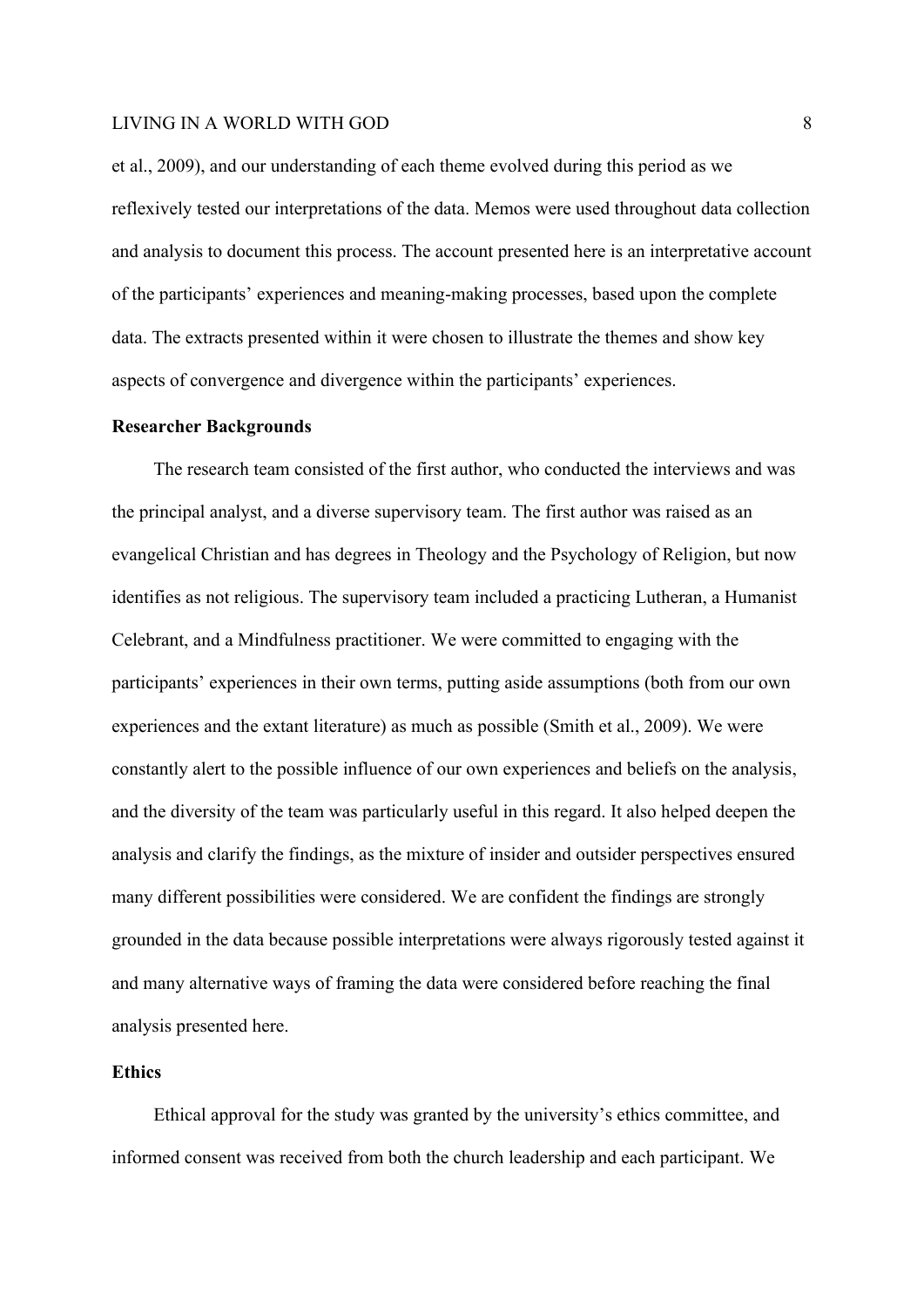clearly explained to participants that they did not need to discuss anything that made them uncomfortable; however, all the participants chose to share highly personal accounts of their lives. To protect the participants' anonymity, the account presented here describes only minimal personal information about them, but the wider contexts of each participant's life were considered in the analysis. Debriefing provided the opportunity to address any distress or concerns that might have arisen during the interviews, but the participants primarily showed curiosity about the research and expressed gratitude for the opportunity to take part.

#### **Results**

Eleven recurrent sub-themes, each found within the accounts of at least half the participants, were developed and organized into two superordinate themes: 'Knowing God' and 'Living in the World' (see Table 1). 'Knowing God' explores the intimate relationships the participants experienced with God (knowing as relationship with), the ways they made sense of their experiences (knowing as knowledge about), and the certainty of their convictions (knowing as certainty). 'Living in the World' explores the tensions of living life 'in but not of' a world that is not Christian. It examines the multifaceted ways their faith affected, and was affected by, a range of social and cultural influences. Each sub-theme occurred in the accounts of all five participants, except 'Studying Scripture to Understand God' which was not found in Jenny's interview. These themes were complimentary, and subthemes often had connections to many others.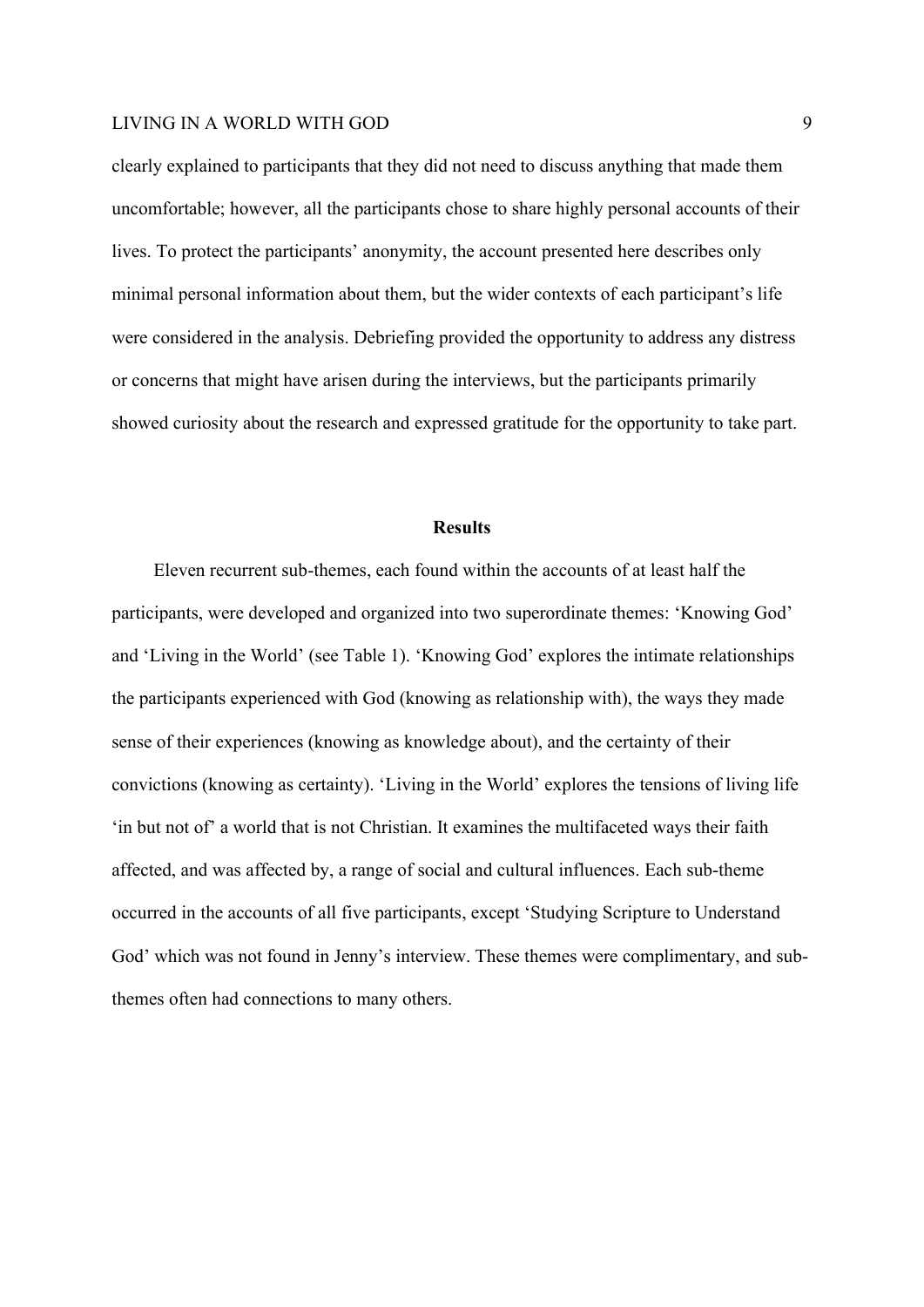# **Table 1**

*Living in a World with God: Summary of Themes with Example Quotes*

| Sub-theme                   | Example quote                                          |
|-----------------------------|--------------------------------------------------------|
| Theme: Knowing God          |                                                        |
| Experiencing a loving and   | "Jesus is my homeboy." (Karen)                         |
| nurturing relationship      |                                                        |
| with God                    |                                                        |
| Studying scripture to       | "The bible would be the main way I think I know        |
| understand God              | God, so, as He is revealed in His Word." (Ian)         |
| Talking to God as a daily   | "If I see something, I pray about it. And if I need to |
| companion                   | do something, just to pray that God will help          |
|                             | $me$ " (Jenny)                                         |
| Connecting to God through   | "When you worship, God comes to you you have           |
| worship                     | such a clear connection with God" (Karen)              |
| Feeling God's touch and     | "[God is] like a light. He's a light and you feel warm |
| guidance                    | in yourself" (Jenny)                                   |
| Seeing God's hand in events | "[What] has sustained that belief over the years has   |
|                             | been a remarkable coming together of                   |
|                             | events some would call them coincidences.              |
|                             | I would call them answers to prayer."                  |
|                             | (Gareth)                                               |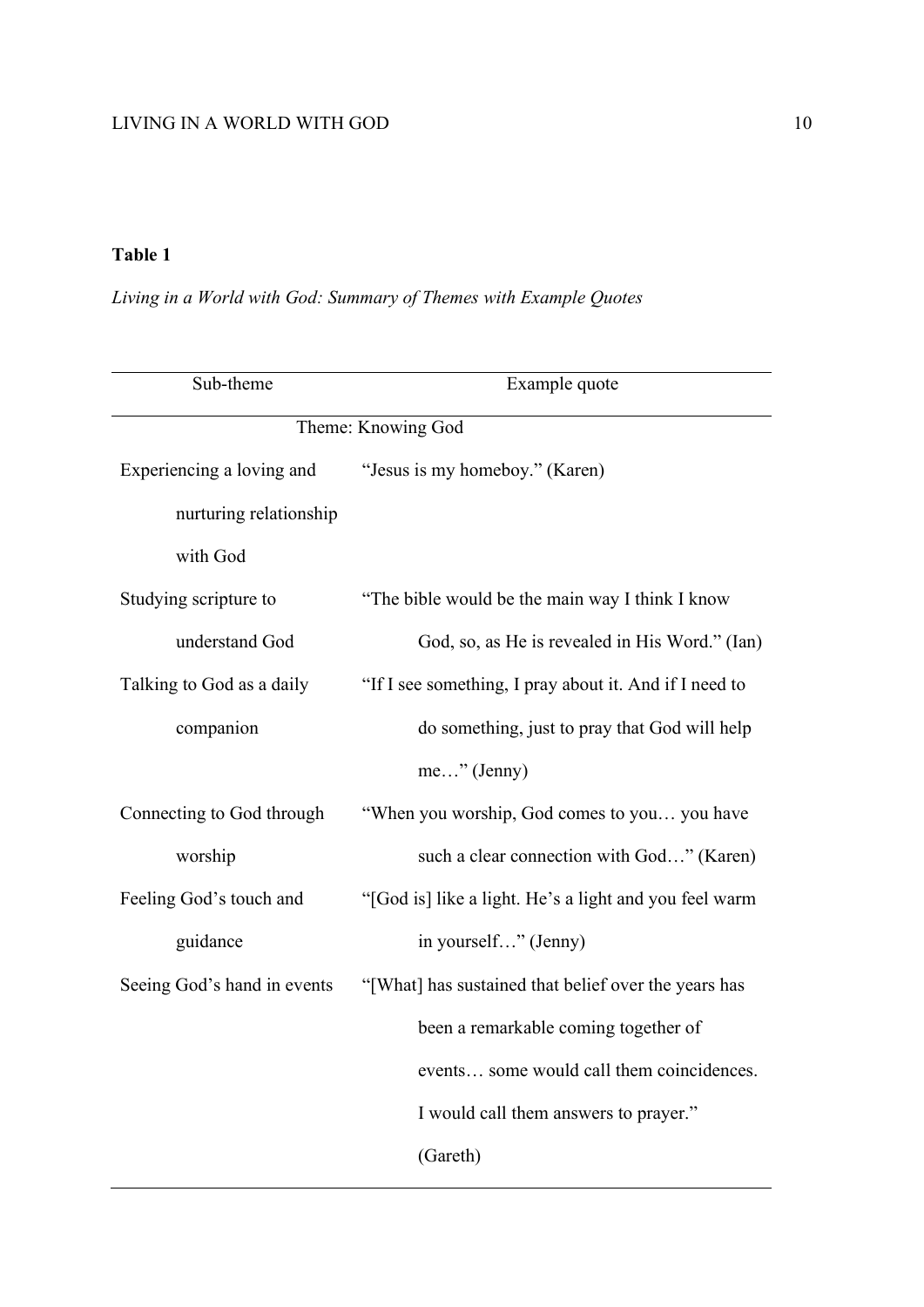| Sub-theme                | Example quote                                             |
|--------------------------|-----------------------------------------------------------|
|                          | Theme: Living in the World                                |
| Being supported by other | "He made being a Christian very fun for a child he had a  |
| Christians               | lot of influence on me, um, on my Christian               |
|                          | beliefs" (Karen)                                          |
| Interactions with other  | "I started really kind of searching, comparing, you know, |
| perspectives             | my beliefs, my faith, with that of someone [from a]       |
| influence beliefs        | polytheistic background and faith." (Havir)               |
| and behaviors            |                                                           |
| Responding to            | "Some of them were struggling in their failings and their |
| challenging              | fallen-ness and therefore my preaching became very        |
| situations               | much about trying to affirm people in who they are."      |
|                          | (Gareth)                                                  |
| Finding meaning and      | "There is something more than what's in it for me, in the |
| purpose                  | sense of the bigger picture, which certainly adds         |
|                          | purpose." (Ian)                                           |
| Faith affects everything | "God's the center everything flows down from that."       |
|                          | (Havir)                                                   |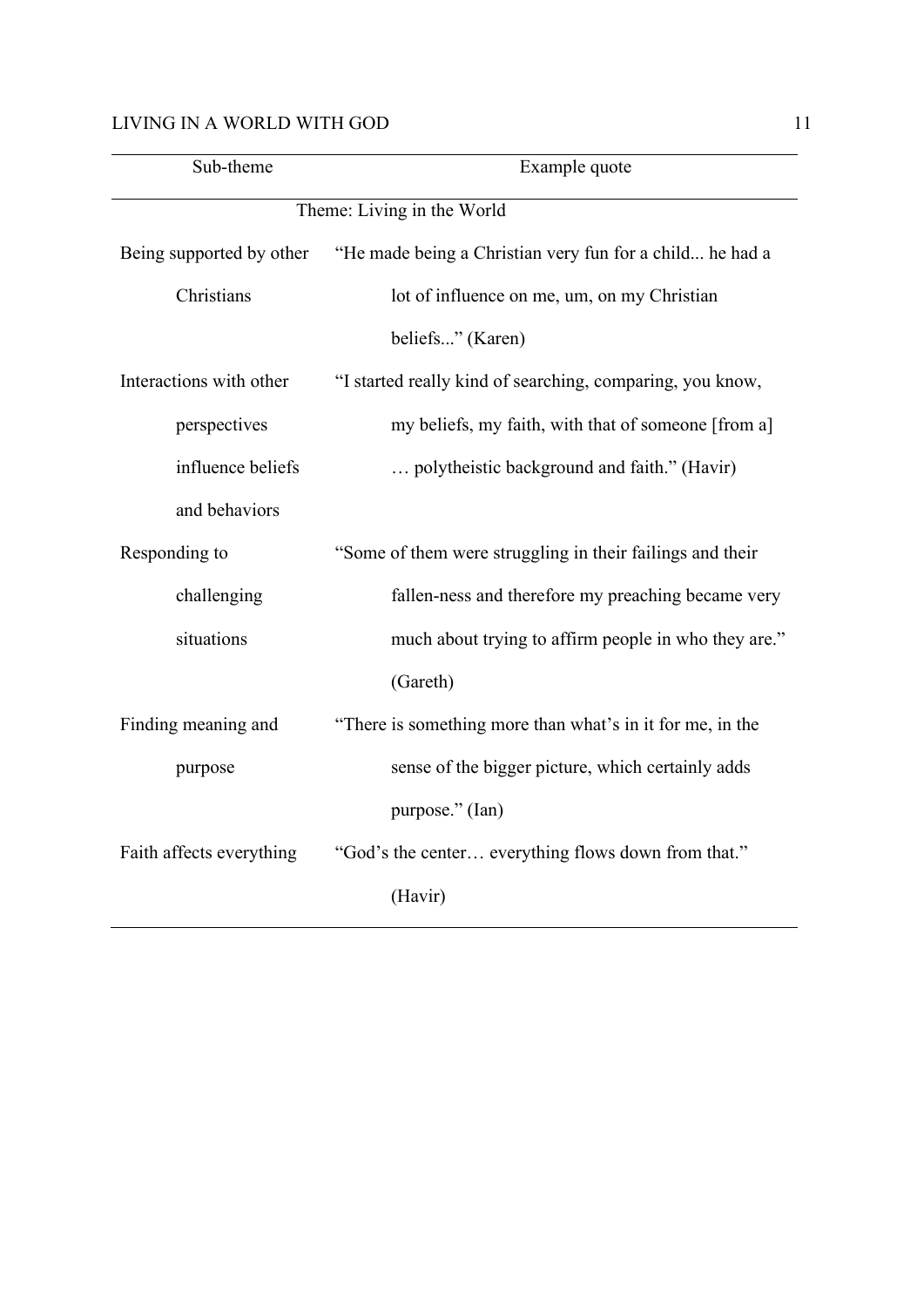# **Theme: Knowing God**

All five participants described experiencing a loving and nurturing relationship with God. They considered their relationships with God, and the fact that they knew God personally, a central and defining feature of their Christian identities and the most important thing in their lives. Being Christian, rather than being Baptist, was the cornerstone of their personal and communal identities. There were many similarities between the relationships the participants had with God, but also some individual differences in how they experienced and made sense of their lives and faith. Ian described how, "There's a God who I know and have a personal relationship with… He's probably more 'Daddy' rather than 'God.'" Karen's relationship with God shared the intimacy of Ian's and she declared joyously that, "Jesus is my home boy." He was a friend who was always there for her, somebody who she thought was "a lot like us, but, um, just more. He's just more." The participants described knowing God in their lives through a range of experiences, and both prayer and worship made them feel close to God.

The participants prayed in a variety of different ways, including formal intercessions during religious services and more informal prayers at other times. Jenny summed up her attitude to prayer by saying: "If I see something, I pray about it. And if I need to do something... I just... pray... anywhere." This approach was common to all five participants, and shows the importance they placed upon God's guidance, their belief that God acts in the world, and the intimacy of their relationship with God. The participants believed God was interested in every aspect of their lives, and they could approach him at any time and without formality. They experienced God as a daily companion whom they could always talk to. Despite this intimacy, their 'conversations' with God were usually one-sided, and only Ian reported an experience of God speaking to him audibly.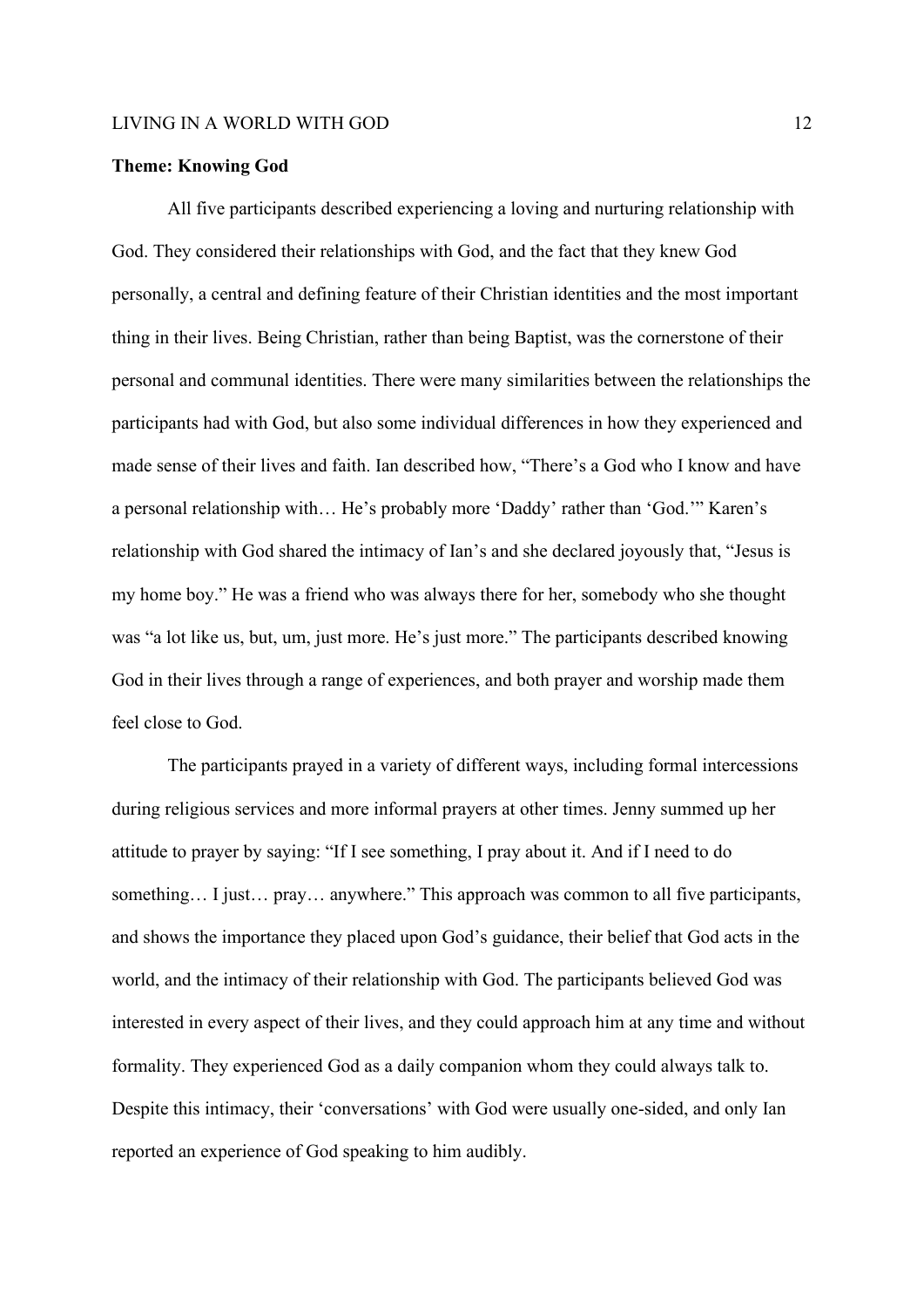The participants frequently requested guidance or divine intervention in situations, but they reported the outcomes of such intercessions were mixed. Their memories of positive outcomes appeared most salient, and these seemed to mitigate the potential effects of negative outcomes on their faith. Gareth summarized this attitude, saying: "although there are many times when prayers don't get answered as you would wish, and things don't go according to plan, the fact that there are enough times when things have worked out… [means you can] make sense of the disappointments by recognizing that there have been many times when those things have happened."

Musical worship (singing devotional songs) was also an important part of the participants' lives, and they described how it created a more intimate and emotional connection between them and God than prayer. Like prayer, this worship was not limited to church services. The participants regularly played Christian music in their cars, homes and other contexts. Karen describe how "during worship, you're communicating directly with God… when you pray, you come to God, but when you worship, God comes to you… it does feel like you have such a clear connection with God when you are really enjoying worship." The participants found joy in their relationship with God, which encouraged them to invest in it, and the experience of clarity made them confident their faith was true.

The Bible played an important role in the lives of all five participants. They considered it to be God's revelation to mankind, and they studied scripture to understand what God was like and what God wanted from them. Ian summarized this position, saying: "the Bible would be the main way I think I know God… he is revealed in His Word." Despite the importance of their personal experiences, the Bible had central importance in their lives because it helped them make sense of their experiences. As Karen said, "everything that we need to know, how to live, to become closer to Him, I think it's all in the Bible." Only Jenny,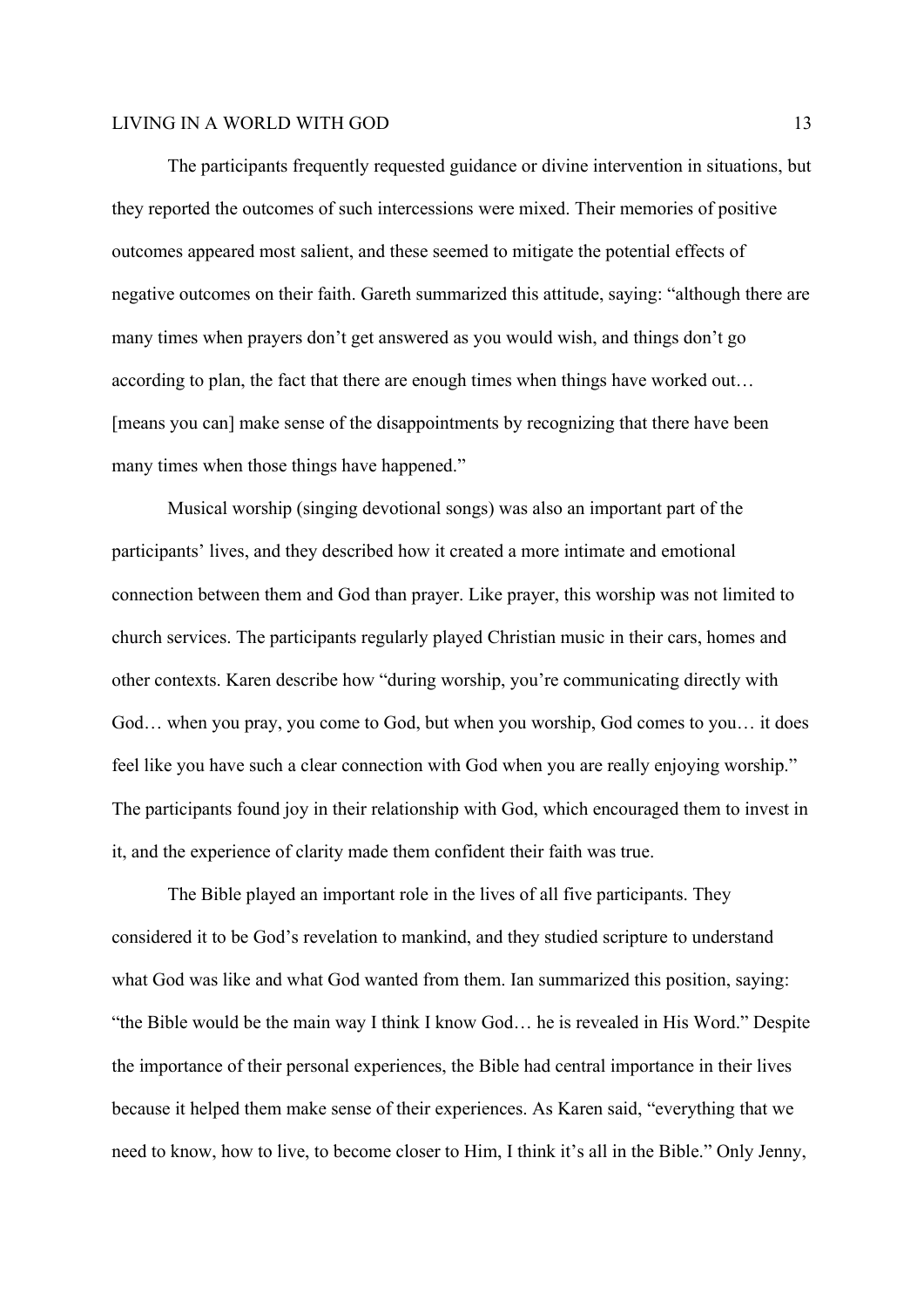who was dyslexic and struggled to read and study, did not speak about reading the Bible for herself - but she still valued its contents and learned about it through sermons and conversations with other Christians. For the participants, the Bible was both a source of information about God and a way God communicated with them.

The participants described often having tangible feelings of God's presence and attributed certain thoughts to his inspiration and guidance. These experiences played a crucial role in affirming and reinforcing their beliefs about God and their relationship with him. The participants' feelings of God's presence were somewhat ineffable, but tangible, somatic and emotional. Ian described them as: "a really, really ecstatic, but in control, happy feeling almost like the nice warm glow you get if you've had one drink too many… It's warm, fuzzy… hard to describe." These feelings of joy, affection and gratitude were experienced by all the participants in a wide range of circumstances and they could both affirm and stimulate faith. Gareth described how his conversion at a Billy Graham rally involved such a bodily response. After the sermon, during the altar call, Gareth's "head changed. [I felt] … tingles, all the rest of it… and that was what converted me." Believing he had experienced God's touch provided a powerful affirmation that God was real, active and cared about him.

The participants also spoke about 'just knowing' that some of their thoughts were from God. These inspired thoughts could take many forms, including recalling Bible verses, but they all involved a conviction they were (or at least might be) from God and should be heeded. Ian described this feeling as "a sense of certainty, a sense of intuition, or maybe word of knowledge might be a way to describe it." Despite the conviction they often felt, the participants were frequently hesitant to ascribe these thoughts to divine inspiration and did not do so uncritically. They sought the input of trusted others and compared their thoughts to scripture for confirmation. Jenny described this process, saying, "I don't feel I hear God that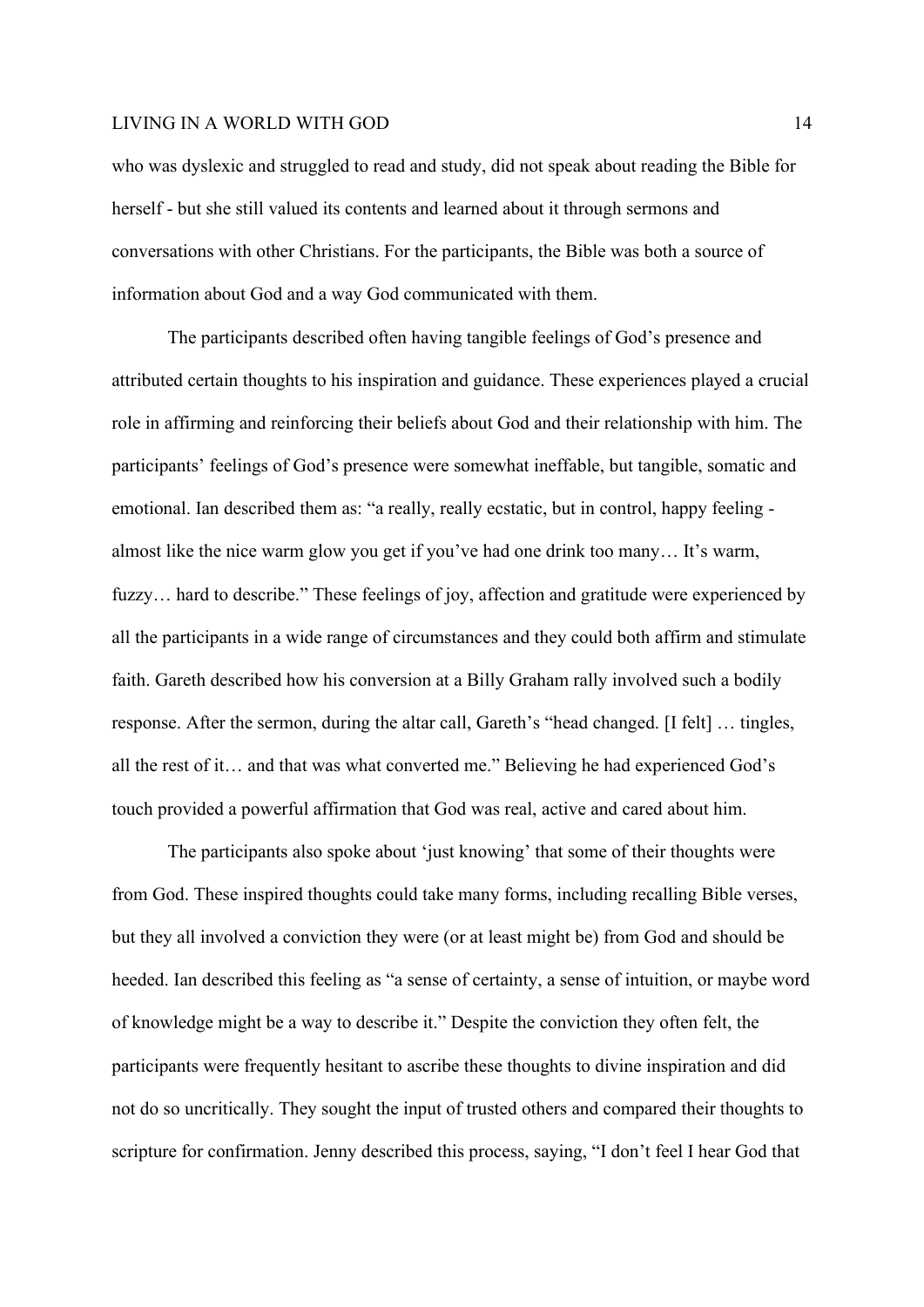much, but I do, because people say to me, yeah, that's from God... I need a second opinion before, before I realize it's God." Gareth also acknowledged the potential to be wrong about what God was saying in a situation, attributing such errors to the need for God to speak "through the filters and the impressions of our minds and because of that we sometimes will get it wrong." This lack of certainty and clarity about particular instances of God speaking helps explain the iterative way that their relationships with God, and beliefs, developed. They all believed they experienced God's touch and guidance, but this had an inherent ambiguity that required them to integrate many different experiences into a more coherent set of beliefs.

The participants also described how they saw God's activity in the events of their lives. These experiences nurtured and reinforced their beliefs about God, particularly the beliefs that he was real and cared about them. Gareth described how, "One of the things that has sustained that belief over the years has been a remarkable coming together of events. Some would call them coincidences. I would call them answers to prayer." All five participants told stories about unlikely but meaningful circumstances that helped shape their lives. These ambiguous events included people finding jobs after long searches and medical issues being less severe than they might have been. For the participants, these experiences demonstrated that God answered their prayers and kept his promises, helping them have faith that they knew God's character and that they were his people. Karen highlighted the importance of these experiences of divine intervention for the participants, reporting she regularly told people the reason she knew God was real because she had "experienced God in my life even before I was a Christian."

Many of the events that the participants described were relatively mundane, but they also included the apparently miraculous. Ian reported the most dramatic of these experiences, saying that, "God's protected me. Supernaturally, a couple of times… there was a sense, you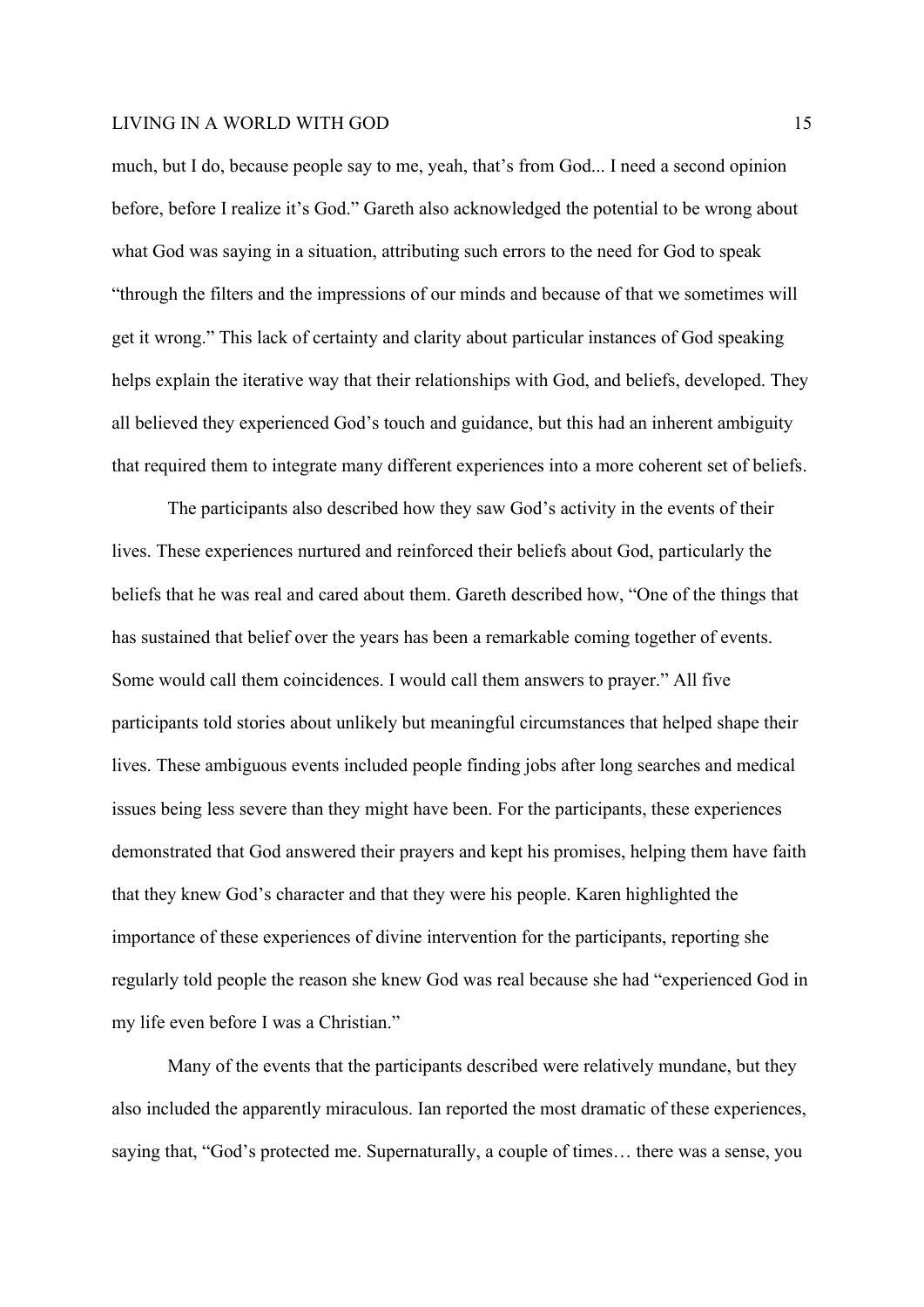know quite miraculously - God's protecting us." The story he told to illustrate this involved an angry confrontation with a soldier wielding a grenade and the unexpected intervention of a bystander who defused the situation. For Ian, this was a clear example of divine intervention, although a more mundane interpretation is also possible and the extent to which participants were comfortable acknowledging the ambiguity of the situations varied. These experiences, and retelling them to others, created a sense that the participants lived lives in which God was an active part.

The participants' relationships with God, although loving and nurturing, also included negative emotions and disagreements. The participants described experiencing God asking them to do things they did not want to do as well as times when God did not do what they wanted. For example, Karen discussed how she could be "a little hardened, or stubborn… He might be giving me little signals, do this, do this, and I'm like, I don't want to do that!" These arguments and disagreements with God did not appear to diminish the bond that the participants experience with him, but instead seemed to ultimately strengthen their faith in God when they experienced positive outcomes. For example, when a serious relationship Karen was in ended, she was angry and thought God had let her down, but "a couple of years later, I met my husband. And I was, like, oh, I get it now… I'm sorry, Lord. You were working it out for me and I got mad at you. I'm really sorry." The language used to describe these experiences demonstrated both the intimacy and vibrancy of the relationships. The participants believed they knew God intimately and with certainty; they related to him like a close friend whom they trusted. The participants' diverse experiences of God in their lives affirmed their faith and provided a bulwark against doubts and tribulations.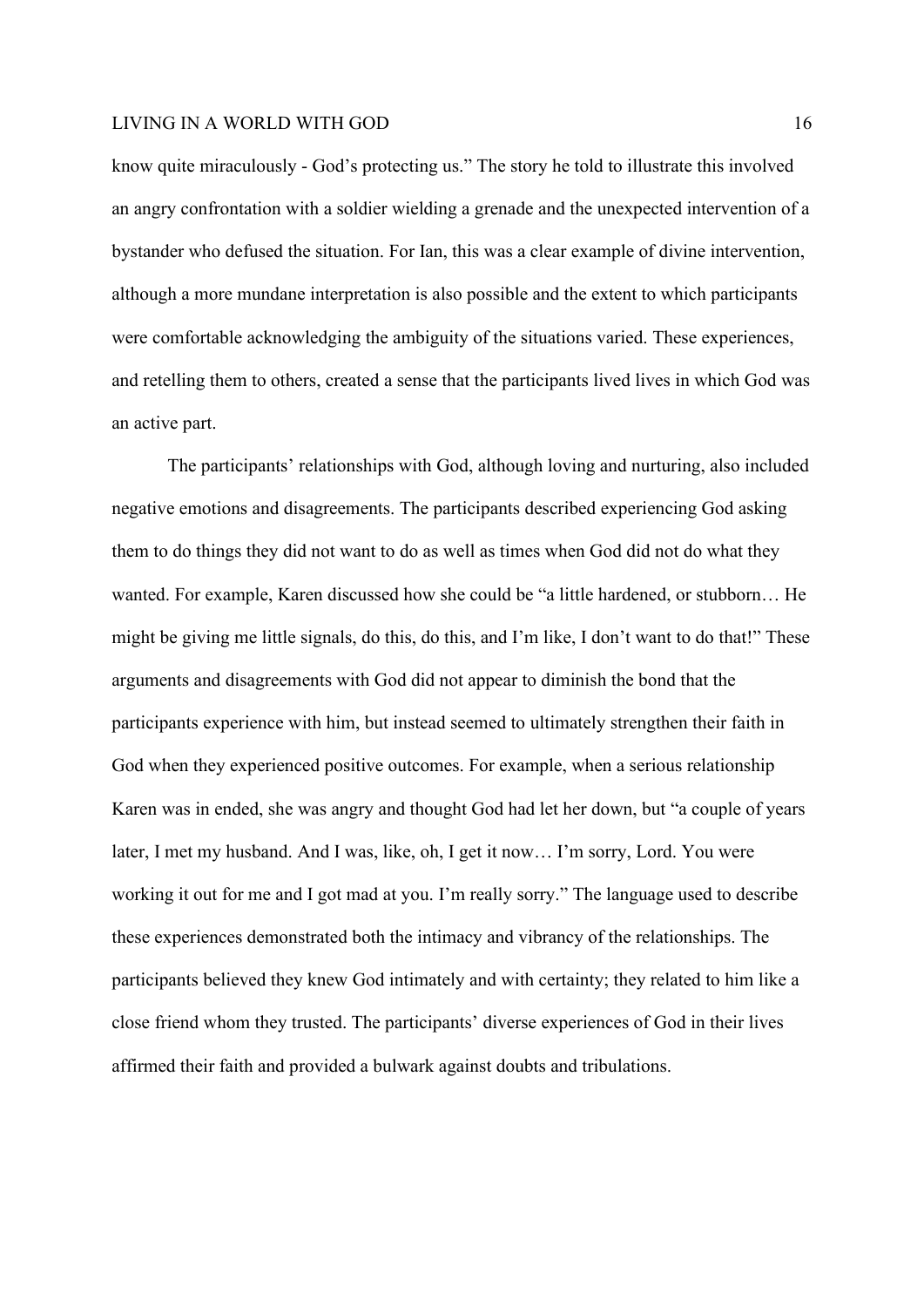#### **Theme: Living in the World**

The personal and dynamic relationships with God that each participant reported experiencing did not occur in isolation. The participants described living lives that were varied and social, involving active engagement with all aspects of modern life. The participants' interactions with other people, and involvement in a wide range of situations, influenced how they experienced God and life in various ways.

Other Christians appeared to play a crucial role in supporting and developing the participants' faith and relationships with God. The participants discussed being members of multiple churches at different stages of their lives, and these communities influenced what they believed and did. Close friendships and romantic relationships with other Christians were particularly important to the participants, providing support and affirming their faith in their daily lives. God had a central role within their family lives and teaching their children about their faith encouraged them to live out their own beliefs. Havir summed this up, reflecting that, "it is so important to steer them in the right direction… the way Jesus wants us to lead our lives. I think those truths have been drummed home a lot more because we want the kids to be like that." Living with other Christians helped the participants keep God at the center of their lives and develop into the people that they wanted to become. They viewed these influences as positive blessings, understanding processes as supportive of their efforts to develop into the people that they wanted to become.

Gareth's descriptions of his evolving faith clearly showed the importance of other Christians in his life. He described how, before he became a Christian, persistent friends at university, "took me to church on Sunday nights… I'd never experienced anything like that… To encounter this whole generational thing, that young people could believe this and live this was, was significant." The passion and commitment of his friends showed Gareth a type of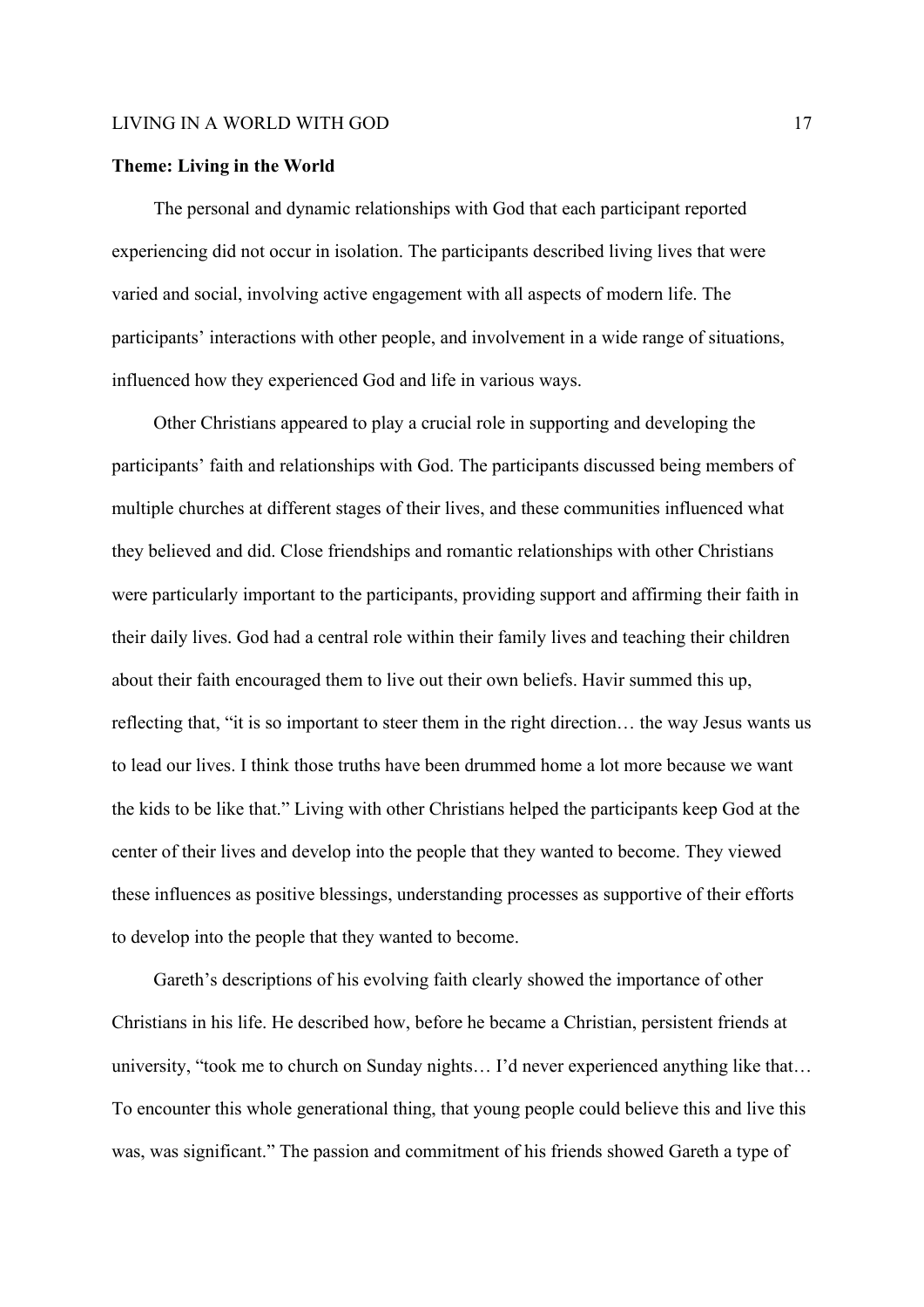Christianity he had never encountered before, offering an alternative way of understanding the world that intrigued him. His experiences of them led him to attend the service that changed his life and they helped him make sense of his experiences afterwards. After he graduated, Gareth was surrounded by Christians with different beliefs, and he attributed his own beliefs becoming more inclusive and liberal to their influence. Reflecting on his experiences, he said, "You're not conscious at times of the subtle changes in your thinking that are taking place… I can look back and think of some… wonderful prayers and preaching… [that] contribute[d] to a re-formation of the theological mindset and approach." Both the explicit teaching and the implicit values of the participants' communities appeared to influence how they perceived themselves, God, and the wider world.

The participants' closest family and friends shared their beliefs, but they lived in a society that increasingly did not. Their experiences and beliefs were clearly also influenced by the wider society around them in various ways. Encounters with behaviors and beliefs that conflicted with their own could lead to the participants altering their beliefs or becoming more convinced of them.

Havir, who went through an extended period of more nominal faith despite being raised in a Christian family, described how a relationship with a Hindu girlfriend caused him to decide what he believed and what he wanted from life. He "started comparing… really kind of searching, comparing, you know, my beliefs, my faith, with that of someone… [with a] polytheistic background and faith." His girlfriend presented him with the possibility of an alternative way of life and made Havir need to choose how he wanted to raise his future family. This reflection was the catalyst for a profound change in the importance he placed on his religion and how he lived his life.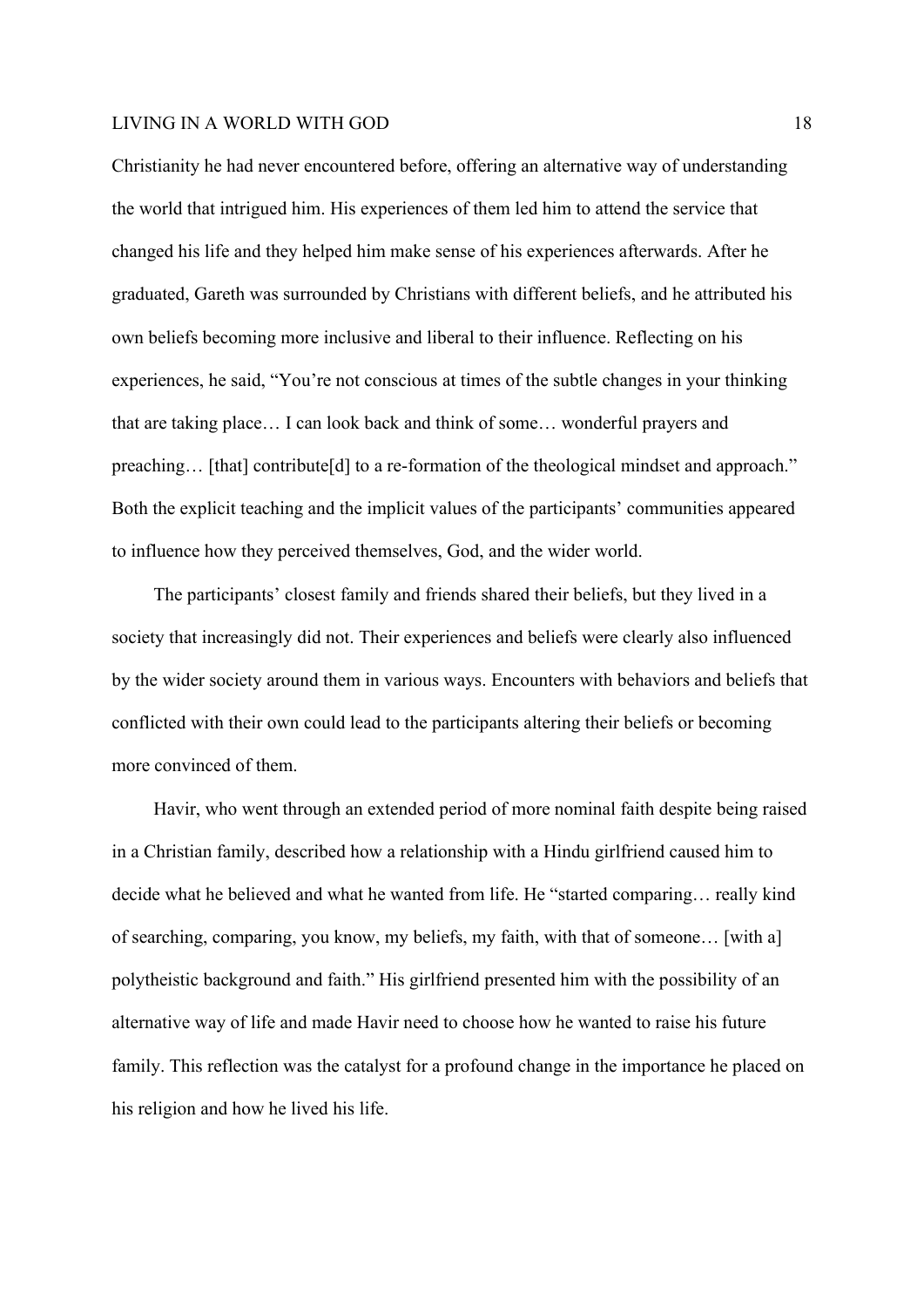The participants' encounters with other perspectives sometimes caused them to change some of their beliefs. For example, Ian described how his beliefs about homosexuality had shifted over the previous decade and he identified friendships with gay men as a key catalyst for that change. He suggested that the liberal attitudes of wider British society may have influenced his beliefs on the issue, and this caused tension for him. He reflected that, "there is a worry… about just, you know, the church following society's line." For the participants, God and the Bible were supposed to determine what was right and they were supposed to be different even when it carried a cost. However, their interactions with others sometimes caused them to question aspects of their faith, and this process could lead to them either altering their beliefs or becoming more convinced of them.

Experiencing challenging situations and events often drew the participants closer to God, who provided security and comfort in times of crisis. Jenny had experienced many traumatic experiences, including severe physical illness, poverty, and abuse. She described how God was "a light… and he helps you in difficult times." She also viewed her suffering as having purpose and value because it helped her get "to the point where I had to rely on God. Um, I didn't do that before. It took two years in this horrible place. I had to learn stuff." Like the other participants, she looked for positives in her experiences of adversity and gave God credit for the situations not being even worse. The process was neither quick nor easy, but she learned to turn to God in her suffering and the comfort she found strengthened her relationship with God.

The participants spent considerable amounts of time helping others, and they described how these relationships made their lives more meaningful. Jenny described how helping others gave meaning to the many struggles she had been through. She now worked with a church-based charity and said she had "come to the conclusion that… If I wasn't bullied and I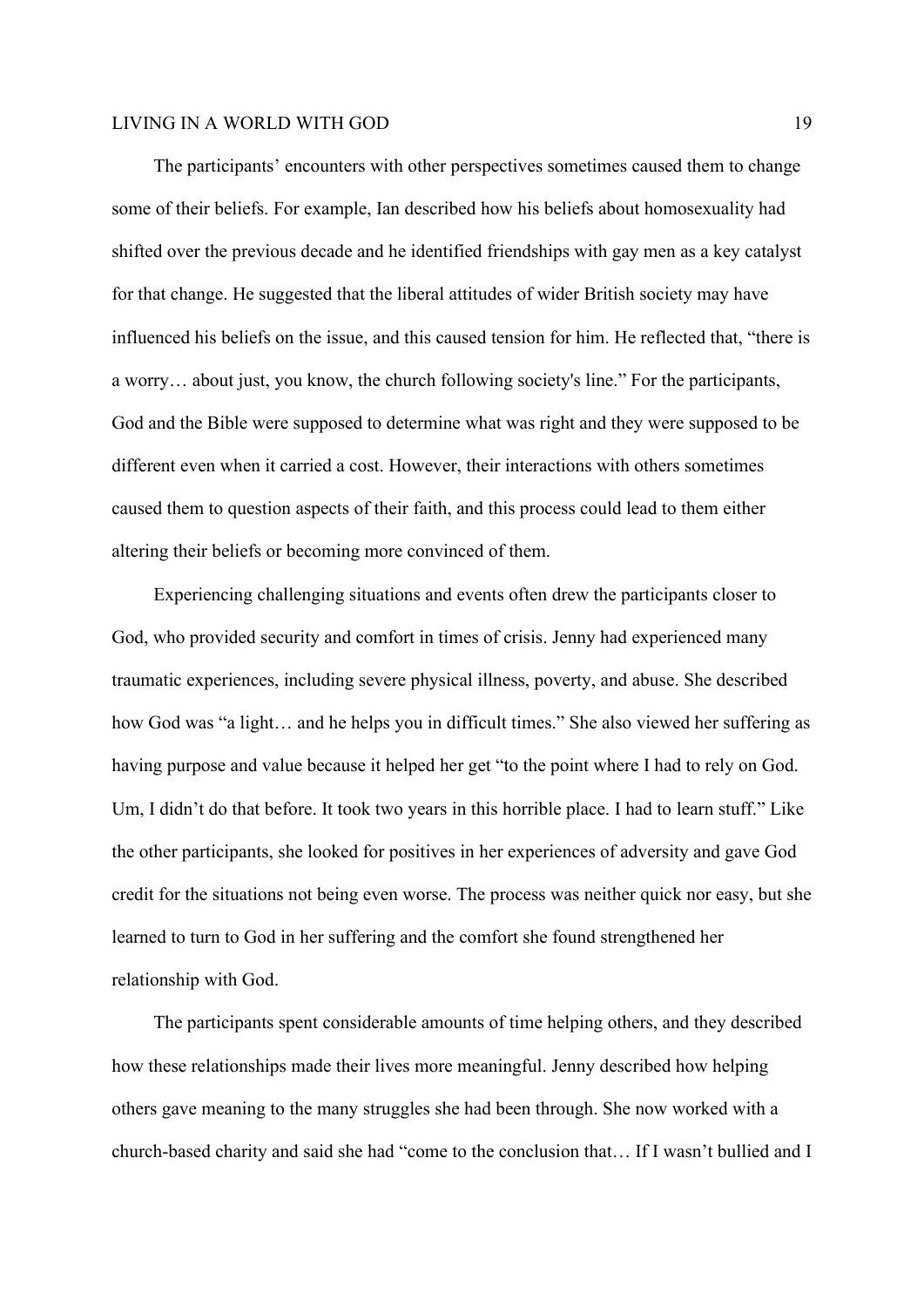didn't go through what I did, I wouldn't have the real experience to tell people… [God] has changed… the challenging bits to, OK, positives." The participants' faith helped them find meaning and purpose both in their ongoing lives and in their pasts. They believed they were called by God to do what they were doing, and this enabled them to view their daily activities as sacred and significant. The belief that what they were doing truly mattered helped transform mundane activities into something more and nurtured their sense of living lives that were sacred and meaningful.

Challenging encounters or events sometimes posed difficult questions for the participants and required them to reconcile their beliefs with the world they experienced. For example, the participants sometimes found suffering and pain theologically challenging to reconcile with their conception of a loving and omnipotent God. Gareth described how seeing the pastoral needs of others, as they lived through difficult situations, led to him softening his doctrinal beliefs. Compassion led him, "to rethink [his theology], because I need to be able to affirm these people as legitimate, bona fide members of my congregation… they need to be affirmed… therefore, my preaching became very much about trying to affirm people in who they are." These changes did not stop the participants from being Christian, but they altered what they understood 'being Christian' to mean and they viewed these changes as their faith maturing. Challenging circumstances sometimes functioned as catalysts for change in the participants' lives, leading to significant and lasting changes in their beliefs and behaviors.

The participants believed the calling to live their lives for God was an inherent part of being a Christian and that their actions and choices had eternal significance. Being Christian was a central facet of their personal identities and lives. Ian described how his faith gave him a sense of "the bigger picture, which certainly adds purpose." Havir went further, saying that he believed that without God, and an eternal afterlife, things would be "futile" and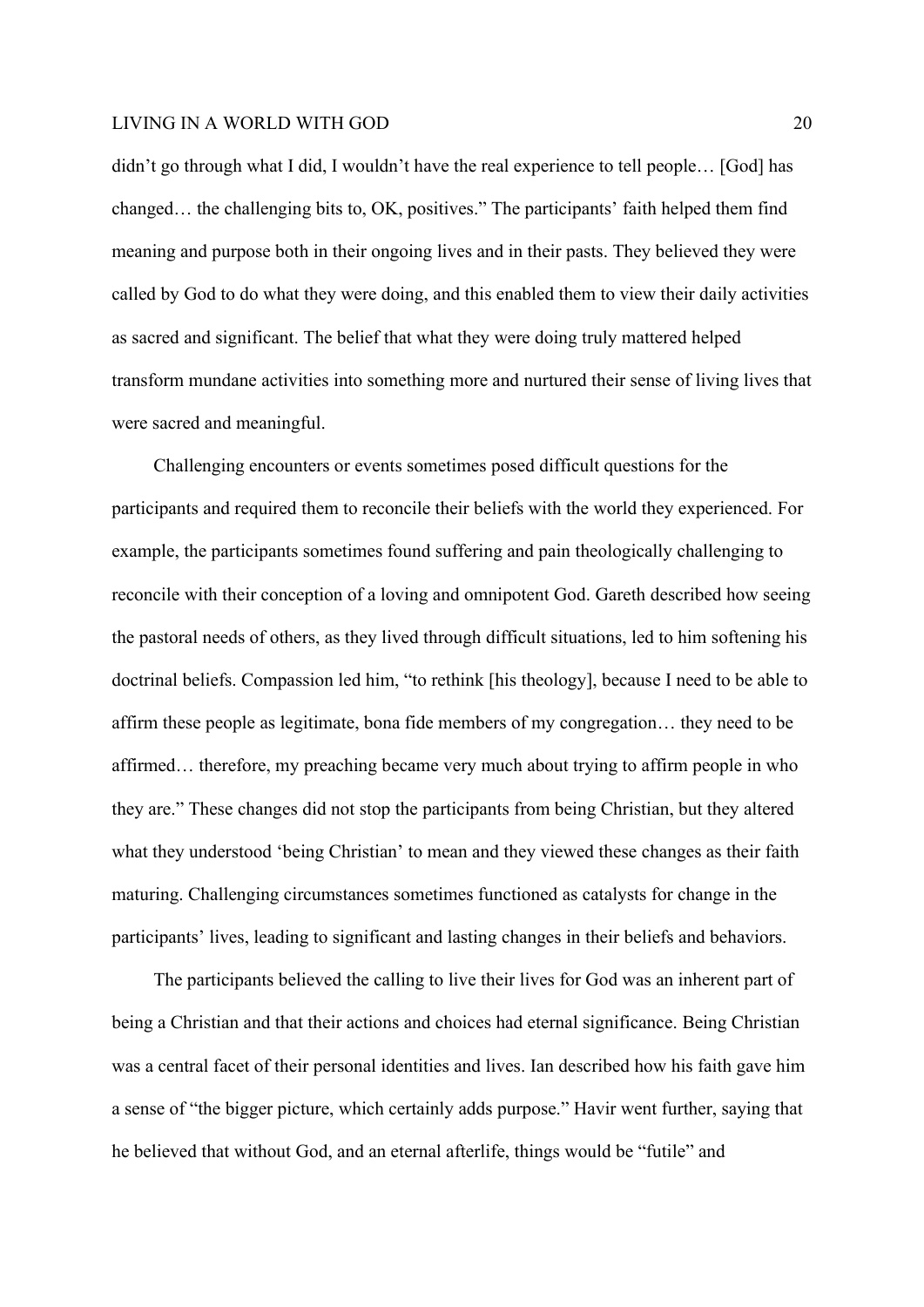"meaningless." The participants cared deeply about other people, but their faith altered their perspectives and affected their choices. It framed how they understood themselves and the world.

For these five participants, their relationships with God and Christian faith affected their entire lives. Their faith influenced the activities they did, the choices they made, and the relationships they had. Havir summed this up, saying: "God's the center. That's it, really… everything flows down from that." The boundary between the secular and the sacred was at least blurred, if not meaningless, in the participants' lives because they included God in every situation and interpreted events through their faith. Ian described how "worship is all our life, and everything that we do and sacrifice to God," and Gareth noted he could not "separate faith from life, because to me they are entwined." These participants' faith influenced everything they did; they experienced God as a supporting presence in every area of their lives. In Ian's words, their faith was not a crutch but was "more like a mountaineer's pole - it helps you, but because of it you can climb mountains that you wouldn't otherwise climb."

### **Discussion**

This study used IPA (Smith et al., 2009) to explore the lived experiences of five members of a Baptist church in Britain. The participants described experiencing relationships with God, similar to their relationships with other humans. These relationships between the participants and God were a fundamental part of their lived experiences and affected all aspects of their lives. They believed they knew God intimately and described living in a world of which God was an active and integral part. The participants' relationships with other people, their life choices, and their overall wellbeing were all connected to, and rooted in, their belief that they knew God as a living presence in their lives. Without understanding the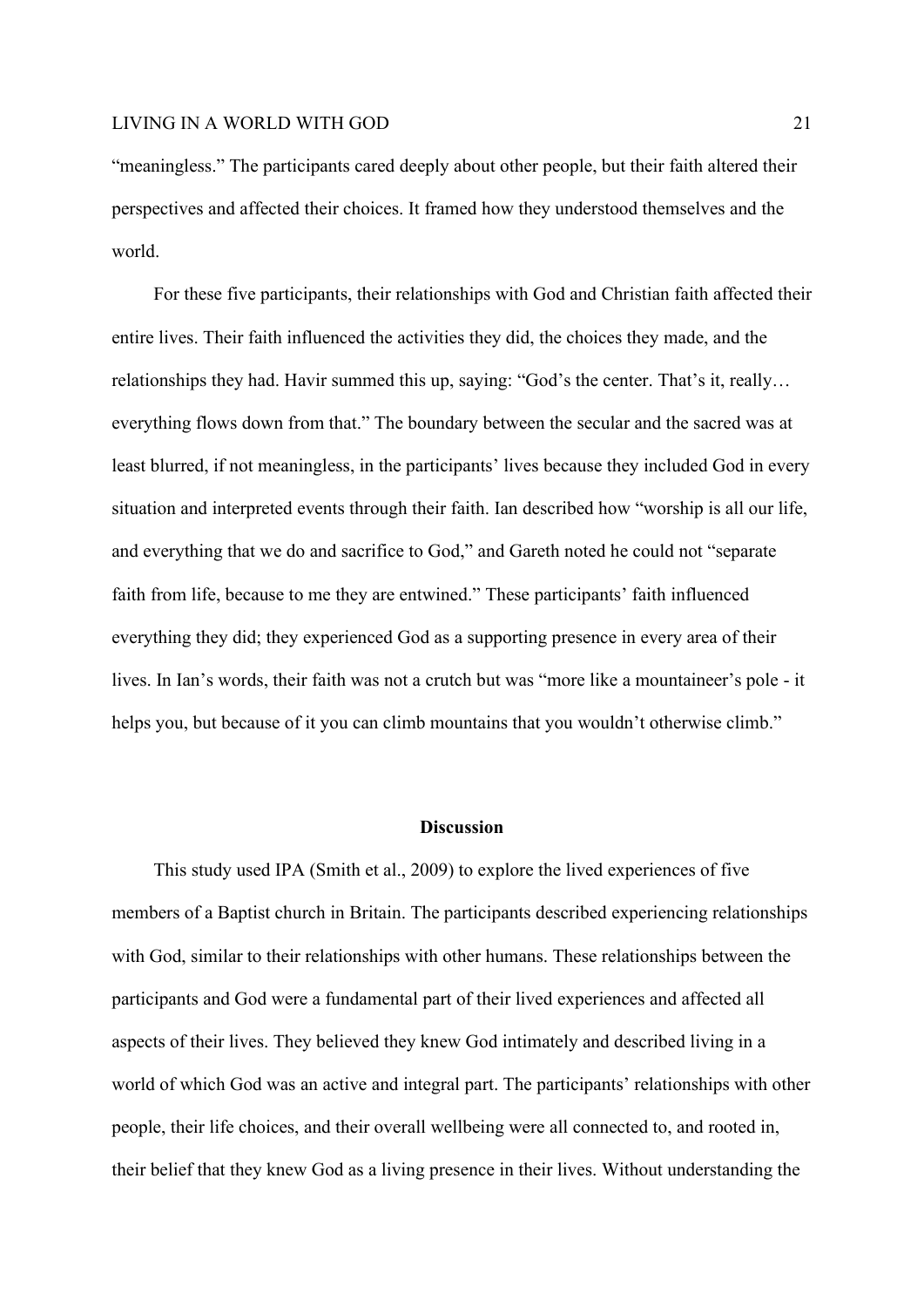participants' faith and the relationships they experienced with God, any understanding of the participants' lives and behavior would be incomplete.

#### **Living in a Sacred World**

The experiences that participants attributed to God were diverse, and there were not clear boundaries between what the participants considered sacred and the rest of their lives. Any experience could encourage them to pray, and they could perceive any situation as the work of God. These findings echo Ammerman's (2014) work in the United States, that found religion often permeates social boundaries to both influence and be influenced by interactions in other spheres of individuals' lives. As Taylor (2007) notes, religious beliefs are often not something extra that is 'added on' to a secular life. For many people, religious identities and beliefs are an integral part of how they understand themselves and the world, affecting many aspects of their lived experiences. The participants' faith provided the interpretative framework for their whole lives.

The participants' experiences of such a sacralized world are unlikely to be shared by all Christians. More nominal Christians, who do not frequently attend church or participate in other religious practices, probably do not have similar relationships with God or the same experience of living in a world where God is active as these participants. Havir's experiences demonstrate how someone can understand being a Christian in disparate ways at different points in their lives. In contrast to his more recent experiences, for many years his faith had little influence on his life. This fits with the idea that each individual believer constructs what it means to be a Christian out of the many cultural resources they have available, and these personal meaning systems do not always give a prominent place to God or broader existential ideas (Lee, 2015; Murphy, 2017). How people understand themselves and the world changes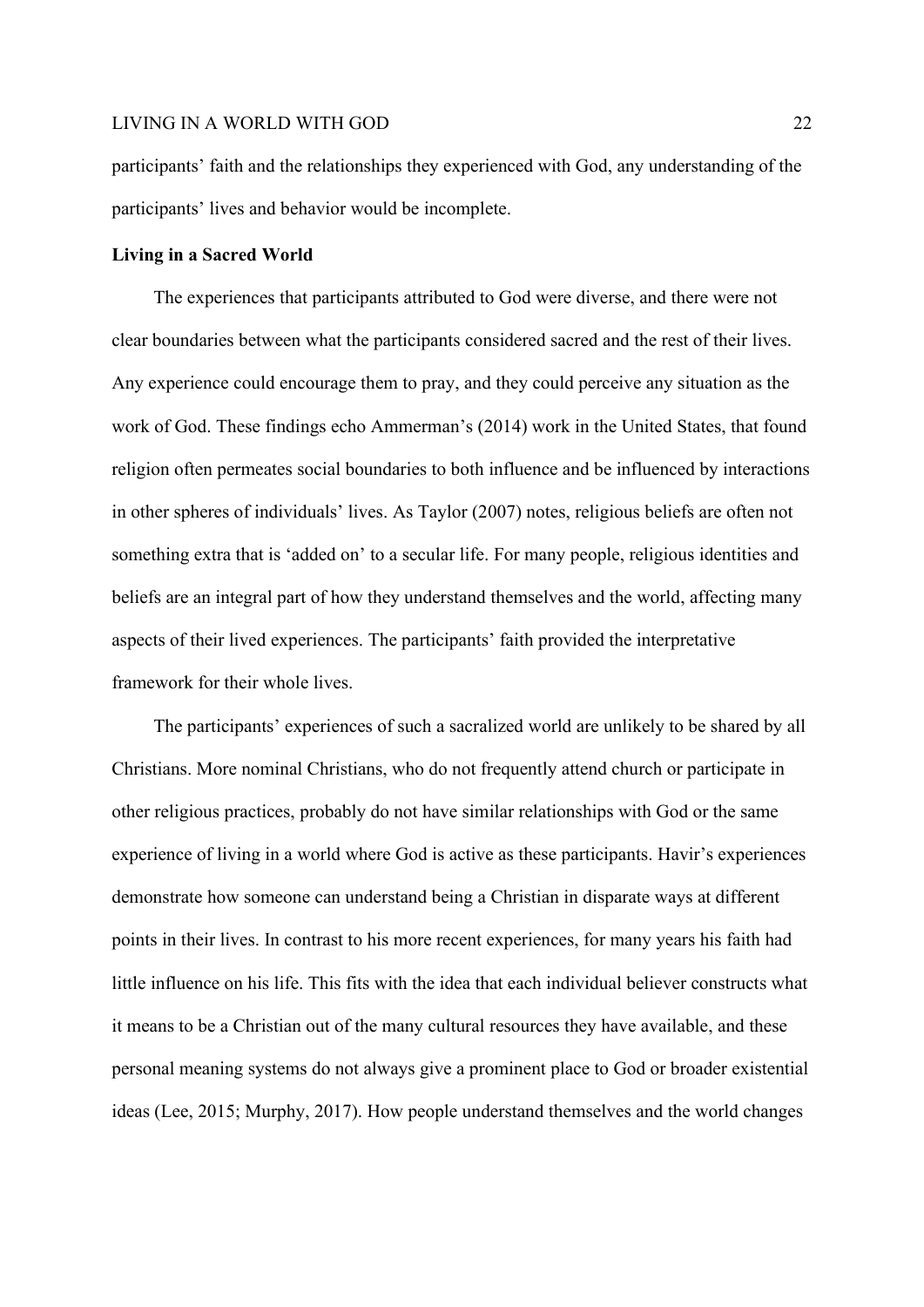during their lives, and significant changes in individuals' worldviews can occur more than once (Fowler, 1981; Streib & Keller, 2004).

The idiosyncratic blending of diverse beliefs and practices by each individual means that care must be taken when using a fractionating approach (White, 2017; Whitehouse  $\&$ Lanman, 2014) to study specific religious phenomena. The combined effects of the diverse elements of an individual's meaning system may be greater than the sum of their individual practices and beliefs. Both prayer and worship were important to the participants, but it was the combination of the two practices, with their broader beliefs and social contexts, that sustained the participants' faith and guided their actions. God was an integrating focus and an intensive concern for participants, with extensive effects throughout their life (Bailey, 1999). It is clearly important to study individual 'religious' phenomena, but how these phenomena are experienced, the meaning ascribed to them, and the effects they have may both influence and be influenced by a wide range of other beliefs and related experiences.

# **Constructing a Sacred World**

The importance of socialization in the formation and development of religious beliefs is well-established (Beit-Hallahmi & Argyle, 1997; Hood et al., 2009), and the influence of social and cultural factors was clear in the accounts of all the participants. Most people accept the existential interpretations and explanations of those they trust (Altemeyer & Hunsberger, 1997; Granqvist & Kirkpatrick, 2004), though as this study shows they do not always do so uncritically, and experiences may cause them to question or reject such explanations. God was a real and important part of the social reality (Berger & Luckmann, 1967) the participants shared, and their faith in him had wide-reaching consequences. Understanding their lives and actions without recognizing the role God played in them is impossible.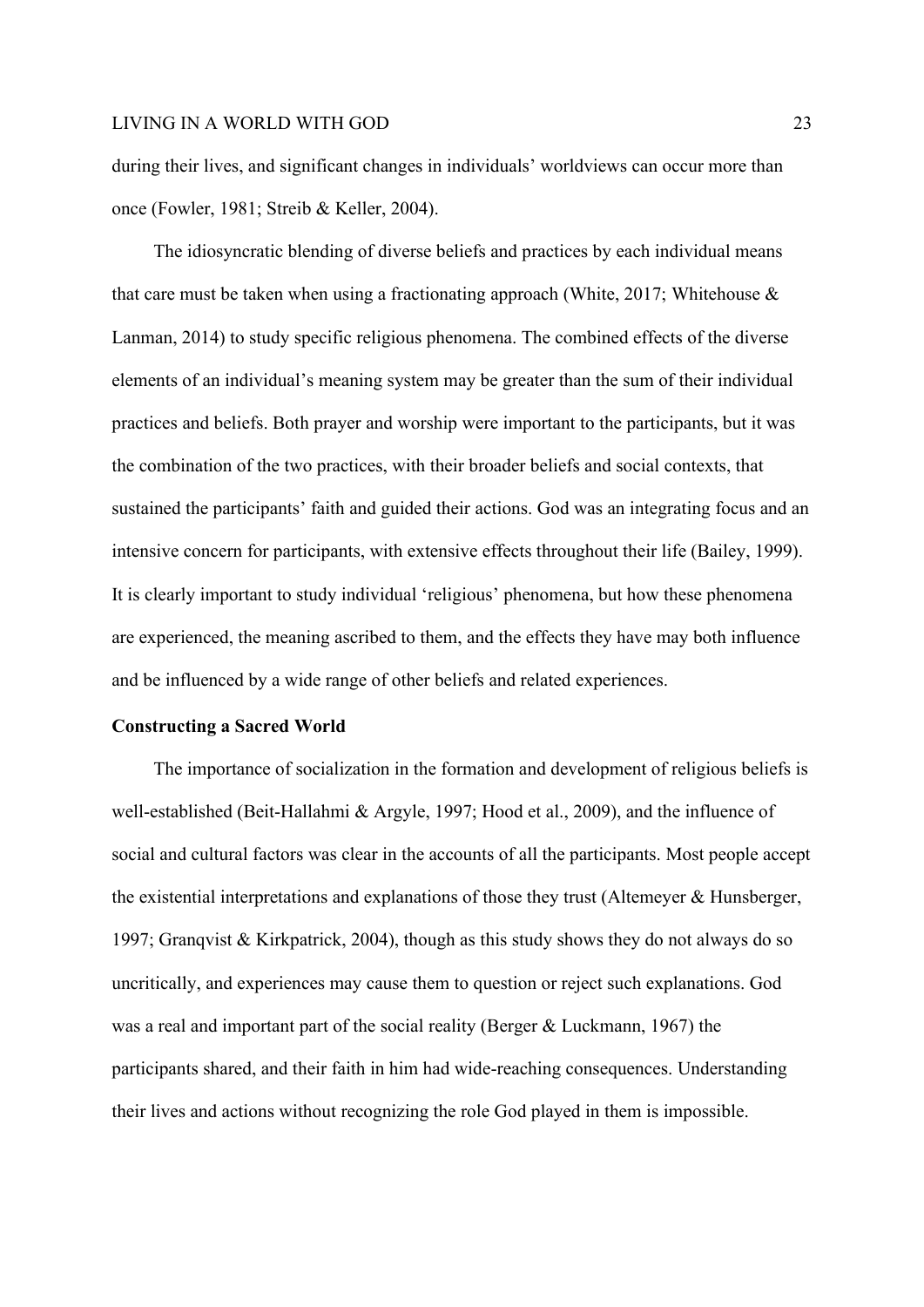The participants, both as individuals and a group, interpreted events in ways consistent with, and reinforcing, their shared worldview (Johnson et al., 2011). Ambiguous events were often attributed to divine intervention (Spilka, Shaver, & Kirkpatrick, 1985), and the encouragement and support of trusted others helped overcome any doubts they experienced (Taves, 2017). Their frequent declarations and affirmations of the truth of their relationships with God helped create their social reality (Searle, 2010). The cumulative effects of many experiences also made each of them more persuasive than they would have been in isolation, repeatedly reinforcing their trust in God. The participants' world became sacred through their communal practices and expressions of faith (Taves, 2009).

The interactions of different influences, both Christian and non-Christian, contributed to the idiosyncratic beliefs of each participant, which sometimes were incongruent or 'theologically incorrect' (Chaves, 2010; Slone, 2004). As Lee (2015) argues, people often draw upon a range of existential resources to help them make sense of their own lives and experiences. The differences between participants' experiences should not be overlooked, as they are crucial to understanding their beliefs and behaviors. The five participants were part of the same church and espoused the same doctrinal beliefs, but they had very different lived experiences that influenced their physical and psychological lives. The accounts of the participants support viewing beliefs about God, the self and the world as part of a cohesive, idiosyncratic, model of the world that each person develops during their life in response to their experiences (Murphy, 2017).

### **Experiencing a Relationship with God**

The experience of knowing God directly was of central importance to each participant and provided the bedrock for the participants' faith and beliefs. The relationships between the participants and God developed over time and, like most relationships, had both negative and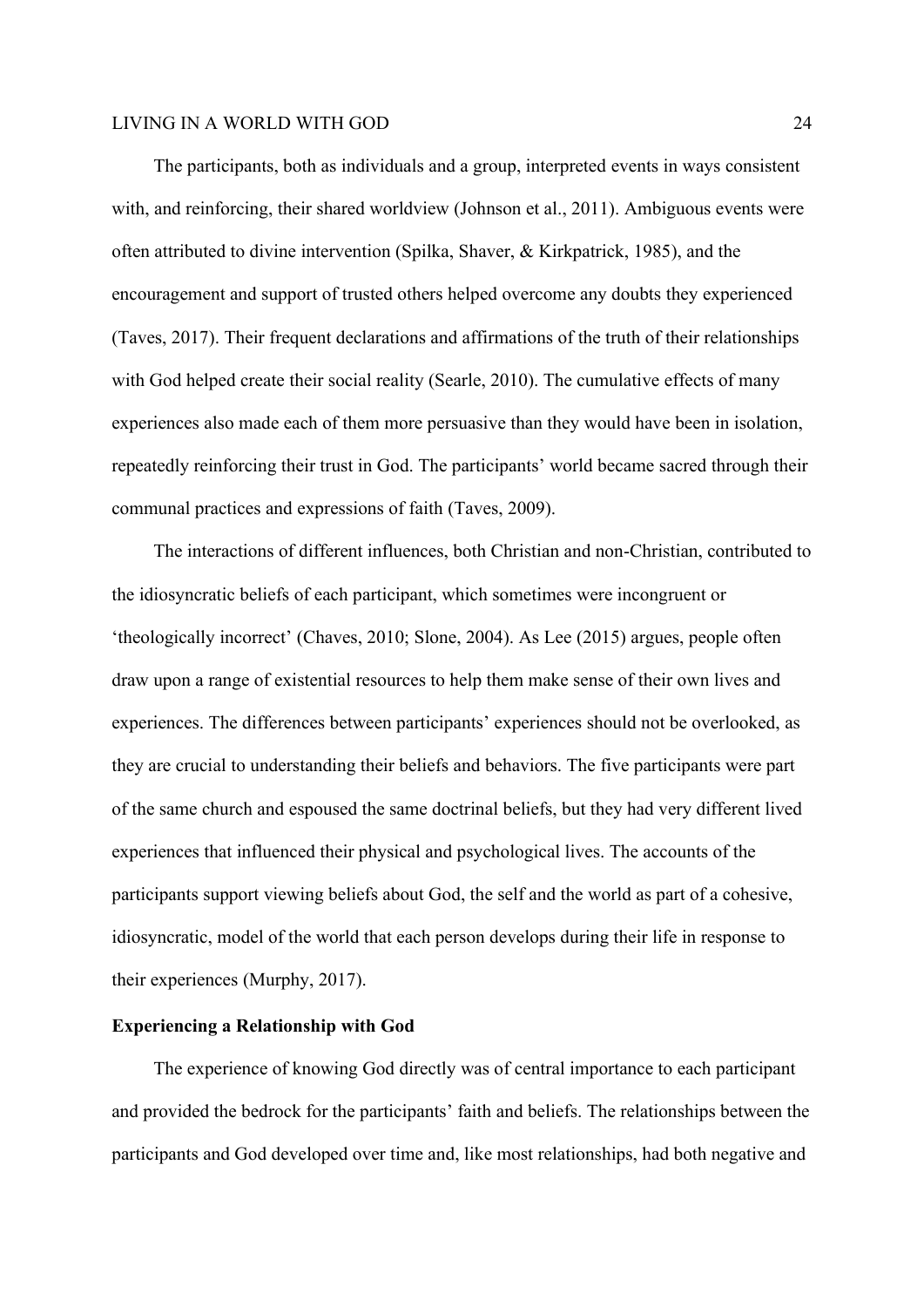positive features. The participants described their relationships with God as being like a relationship with a close friend or family member, and it is plausible that this similarity to other relationships reinforced their belief that it was with a real and independent being.

God, for these participants, was a non-human supernatural agent whom they seemingly perceived and experienced using very similar cognitive mechanisms to other agents in the participants' worlds (Boyer, 2002). They found his existence not only plausible but actually indisputable, because of the combination of their frequent personal experiences and the supporting experiences of those around them. The findings of this study do not speak to the ultimate truth, or otherwise, of the participants' interpretations of their experiences, and we wish to note the data are consistent with a range of possibilities. These include both that the participants are genuinely experiencing something beyond themselves and the view that religious experiences are by-products of our evolved cognitive architecture, cultural contexts and ambiguous sensory experiences (Kirkpatrick, 2013).

The participants described God as a source of personal comfort and security. They experienced God as a reliable, powerful, and loving presence in their lives. Their differing childhood experiences and the comfort they derived from their relationships with God are consistent with the theory that God can function as either a surrogate or complementary attachment figure for different religious individuals (Granqvist & Kirkpatrick, 2004; Kirkpatrick & Shaver, 1990). The participants were grateful they experienced God as a supportive presence in their lives, and they shared their faith with others because they wanted them to benefit from the same experiences.

The accounts of how the participants learned to experience God's presence in their lives are also consistent with the process of metakinesis, as conceptualized by Luhrmann (2004, 2012). This process involves learning to identify sensations as signs of God's presence and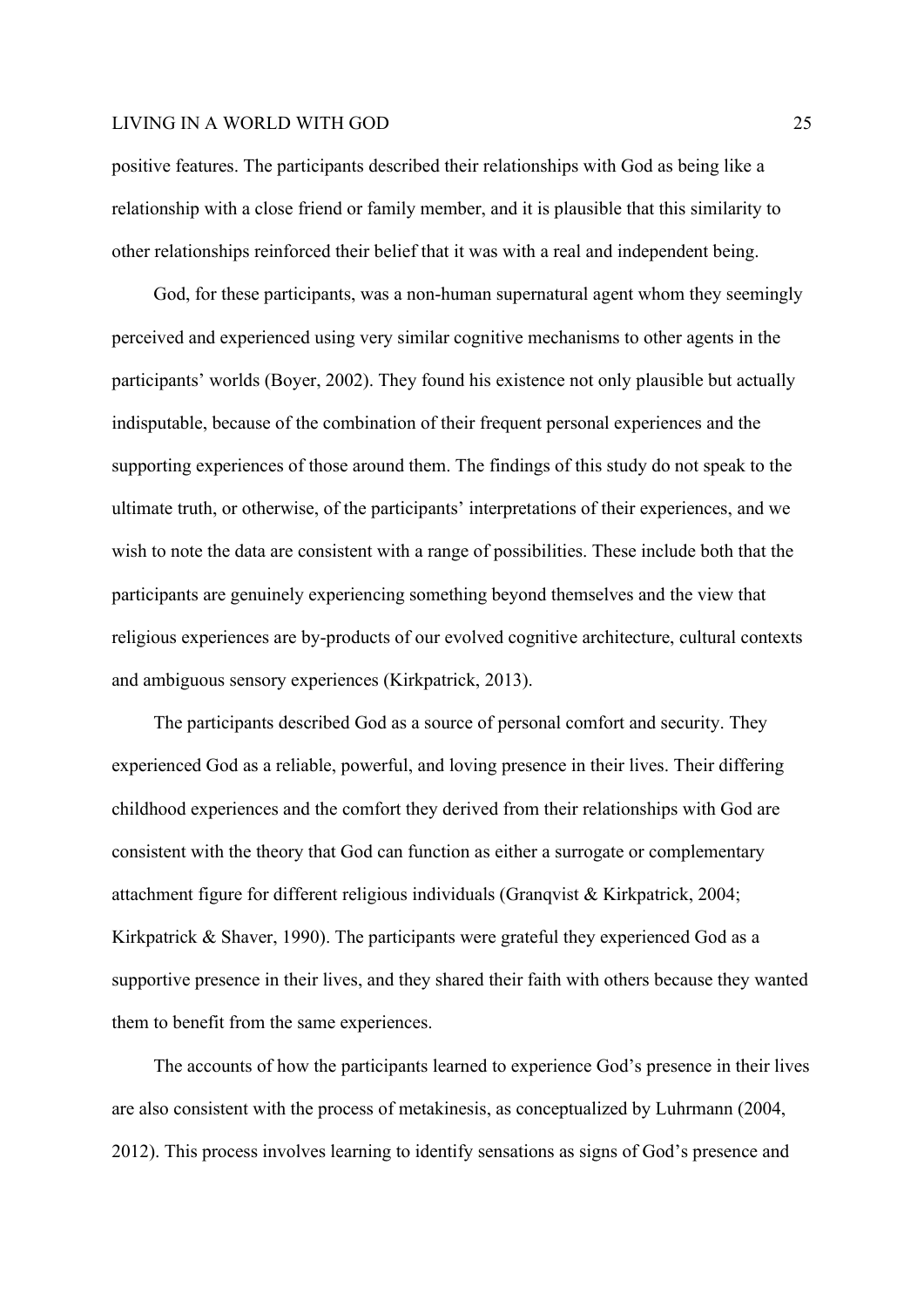using these attributions to develop relational practices. The participants described learning to hear and feel God better, engaging in regular spiritual activities and being guided by those around them to interpret certain experiences as God's presence. The participants' experiences of God and sense-making processes were embodied, active, and situated in their social context (Larkin, Eatough, & Osborn, 2011). The participants' experiences shaped their beliefs, but these experiences were themselves shaped by their beliefs and by the beliefs of those around them in an active, iterative and embodied process. This process is ontologically ambiguous, and neither assumes nor denies the validity of individuals' emic interpretations of their experiences.

Fowler (1981) noted that people tend to love and value that which loves and values them. These participants came to know God through experiences of love and mercy. They responded with love and service of their own. The Bible and the traditions of their church helped shape the participants' knowledge of God, but their personal experiences of God through these things was especially influential. Emotional, intellectual and social factors supported each other and gave the participants a robust and cohesive experience of living with their God. Their experiences of being in a loving relationship with God and feeling his touch in their lives assured the participants of the reality they believed in. The support of other Christians helped develop these beliefs and provided encouragement and guidance in times of crisis. The combination of these many different elements of their lives helped them to grow closer to God and sustain their faith, enhancing their subjective wellbeing and lives.

### **Limitations and Future Directions for Research**

This study does not claim to describe the experiences of all Baptists in Britain, let alone all Christians. IPA does not attempt to produce overarching descriptions of the experiences of a broad group. Instead, it develops understandings of how individuals experience and make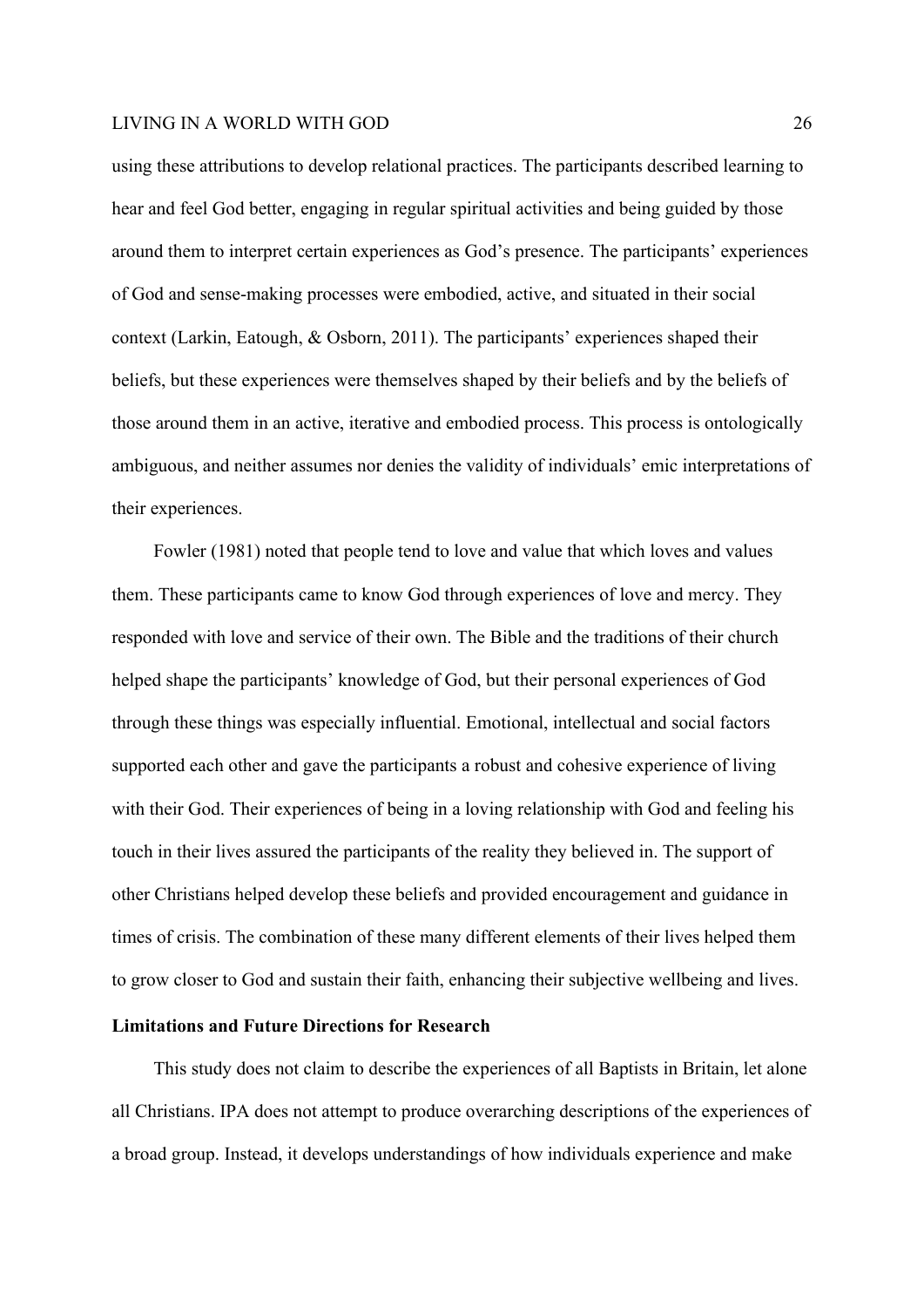sense of complex phenomena by exploring idiographic details and contextualizing them in ways that refine and illuminate our understanding of phenomena. There were variations between the experiences of different participants, as well as between the experiences of individual participants at different times in their lives, that might have been masked by quantitative or nomothetic approaches. Our analysis of the data suggests these nuances are important for understanding not only the current experiences and beliefs of the participants, but also how and why they have changed during their lives. IPA's strong idiographic commitment is a strength that enhances the analysis, rather than a weakness.

Future research exploring religiosity, spirituality, and meaning-making should consider the broad range of things that can influence individuals' beliefs and experiences, examining the different ways these influences and experiences are integrated by individuals. This study demonstrates the importance of the interactions between many different experiences in the development of individuals' worldviews and shows the role that seemingly mundane experiences can play in shaping and sustaining beliefs. Researchers should also be sensitive to both the diversity of experiences between individuals and the different ways that seemingly similar experiences can be made sense of by different individuals, or by the same individual at different times.

IPA's reliance on a double hermeneutic, where interpretations of experiences are unavoidably filtered through both the participants and researchers, means it is inherently subjective. This subjectivity is not unique to qualitative research, but it is important to note the broader beliefs and culture of both the participants and researchers shaped the data and its analysis. The diversity of the research team and its specialist expertise helped enhance the quality of the analysis. The first author's intimate understanding of the language and theological beliefs of the participants provided a strong starting point for the analysis, but this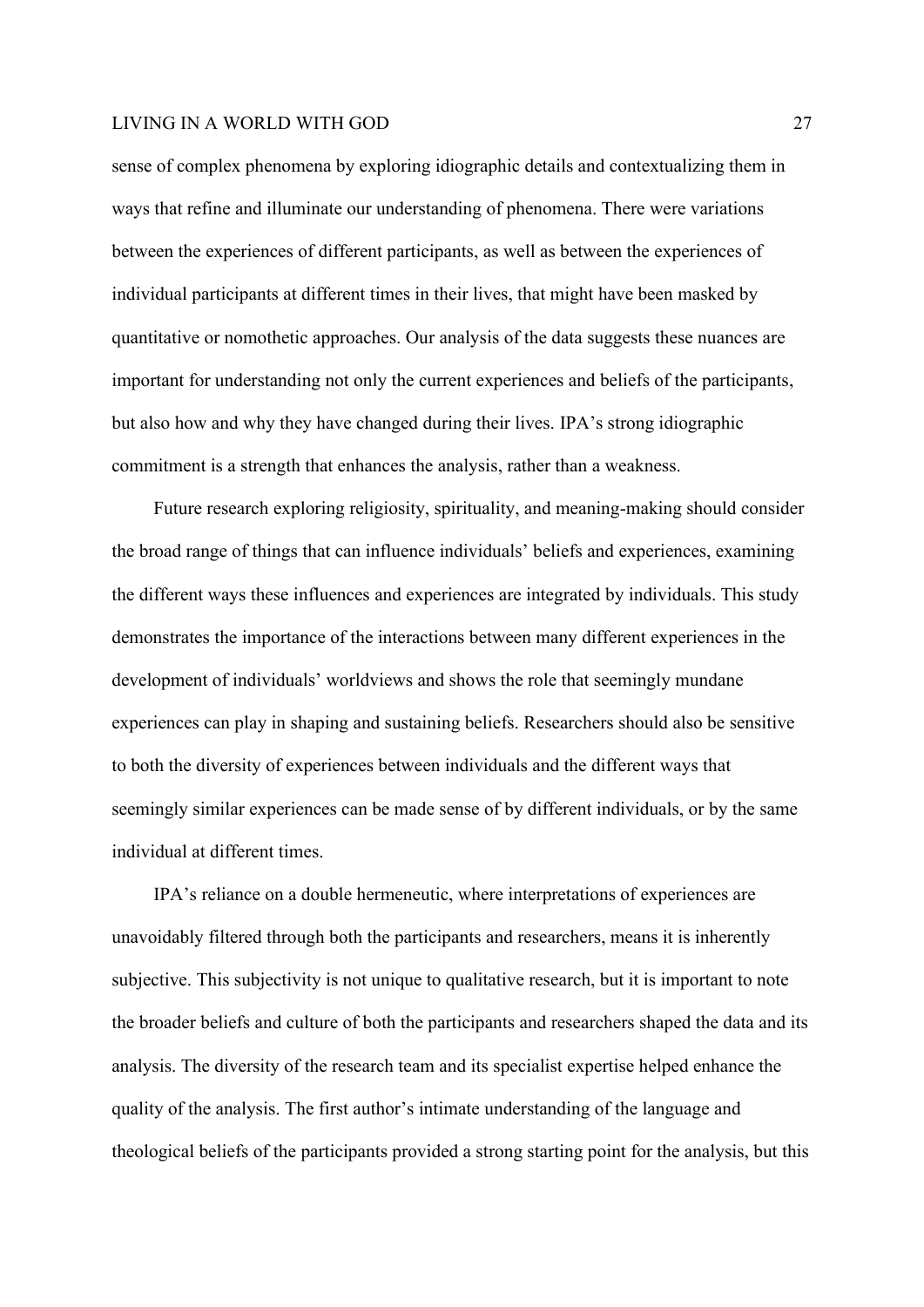was supported by careful and iterative probing of the participants' meaning both during the interviews and the subsequent analysis. The strong rapport that developed in the interviews, shown by the highly personal experiences the participants disclosed, also helped generate rich data and insights. The analysis presented here is, we hope, both convincing and rigorous.

We believe that further studies of other religious groups using IPA (and similar methodologies) are the logical next step from this study, to establish the transferability of our findings. A broad range of studies, each exploring a different group and conducted across diverse cultures, could generate valuable insights into how religiosity and spirituality affect people's lives and worldviews. The conclusions that can be drawn from any single study are limited, but the aggregation of findings from multiple studies can increase the reliability and transferability of research (Larkin, Shaw, & Flowers, 2019).

# **Conclusions**

This study demonstrates both the importance of religiosity and spirituality in some individuals' lives and the valuable contribution that IPA can make to their study. Each participant described a unique relationship with their God that was a central and vivid part of their lived experience. The participants' relationships with God intertwined with every aspect of their lives, and understanding their experiences requires a holistic perspective that does not view their faith as something that is simply 'added onto' an otherwise secular life. The participants' own experiences, and the supporting experiences of those around them, developed comprehensive worldviews that allowed them to make sense of their lives. Gareth, Havir, Ian, Jenny and Karen, not only lived in a world where their God existed, they lived in that world with their God.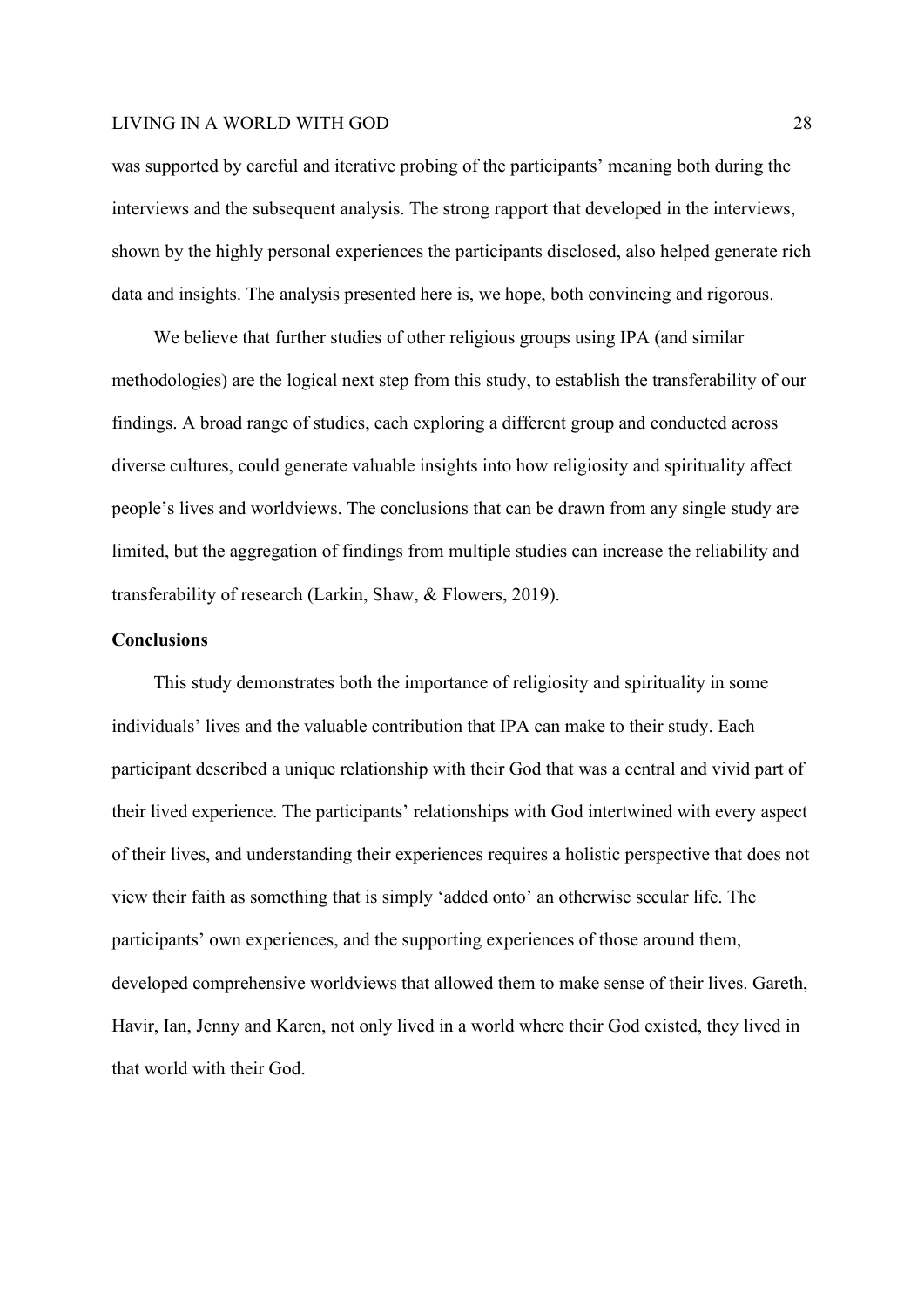#### **References**

- Altemeyer, B., & Hunsberger, B. (1997). *Amazing conversions: Why some turn to faith and others abandon religion*. Amherst, NY, USA: Prometheus Books.
- Ammerman, N. T. (2014). Finding religion in everyday life. *Sociology of Religion*, *75*(2), 189–207. https://doi.org/10.1093/socrel/sru013
- Bailey, E. I. (1999). *Implicit religion: An introduction*. London, England: Middlesex University Press.
- Barrett, J. L., & Lanman, J. A. (2008). The science of religious beliefs. *Religion*, *38*(2), 109– 124. https://doi.org/10.1016/j.religion.2008.01.007
- Beit-Hallahmi, B., & Argyle, M. (1997). *The psychology of religious behaviour, belief, and experience*. London, England: Routledge.
- Berger, P. L., & Luckmann, T. A. (1967). *The social construction of reality: A treatise in the sociology of knowledge.* London, England: Penguin.
- Boyer, P. (2002). *Religion explained: The human instincts that fashion gods, spirits and ancestors.* London, England: Vintage Books.
- Bruner, J. S. (1990). *Acts of meaning*. Cambridge, MA, USA: Harvard University Press.
- Chaves, M. (2010). Rain dances in the dry season: Overcoming the religious congruence fallacy. *Journal for the Scientific Study of Religion*, *49*(1), 1–14. https://doi.org/10.1111/j.1468-5906.2009.01489.x
- Davis, E. B., Cuthbert, A. D., Hays, L. W., Aten, J. D., Van Tongeren, D. R., Hook, J. N., Davis, D. E., & Boan, D. (2016). Using qualitative and mixed methods to study relational spirituality. *Psychology of Religion and Spirituality*, *8*(2), 92–98. https://doi.org/10.1037/rel0000046
- Day, A. (2011). *Believing in belonging: Belief and social identity in the modern world*. Oxford, England: Oxford University Press.
- Emmons, R. A., & Paloutzian, R. F. (2003). The psychology of religion. *Annual Review of Psychology*, *54*(1), 377–402.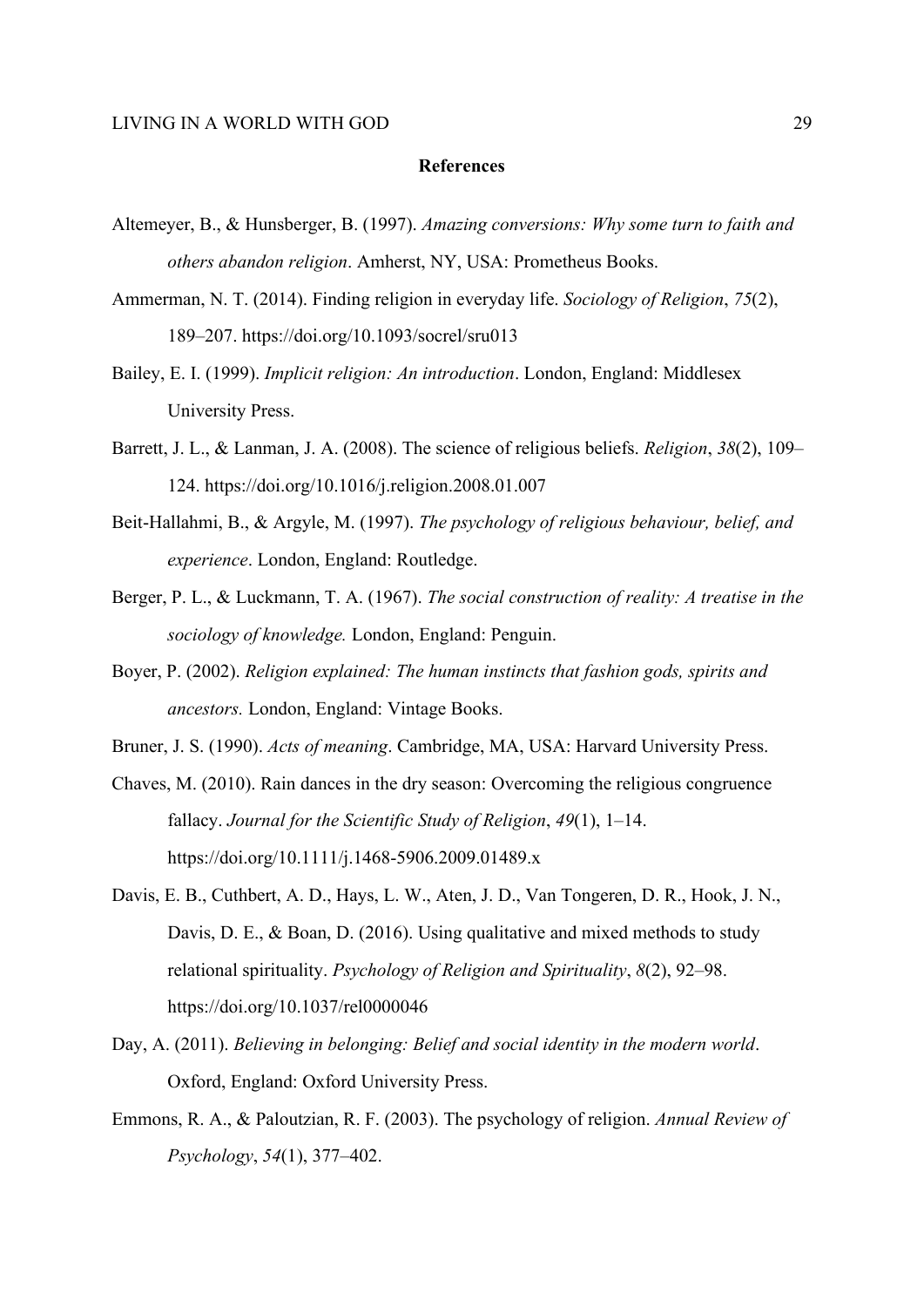https://doi.org/10.1146/annurev.psych.54.101601.145024

- Fitzgerald, T. (2000). *The ideology of religious studies*. Oxford, England: Oxford University Press.
- Fowler, J. W. (1981). *Stages of faith: The psychology of human development and the quest for meaning.* San Francisco, CA, USA: HarperCollins.
- Granqvist, P., & Kirkpatrick, L. A. (2004). Religious conversion and perceived childhood attachment: A meta-analysis. *International Journal for the Psychology of Religion*, *14*(4), 223–250. https://doi.org/10.1207/s15327582ijpr1404\_1
- Johnson, K. A., Hill, E. D., & Cohen, A. B. (2011). Integrating the study of culture and religion: Toward a psychology of worldview. *Social and Personality Psychology Compass*, *5*(3), 137–152. https://doi.org/10.1111/j.1751-9004.2010.00339.x
- Kegan, R. (1982). *The evolving self: Problem and process in human development* (2nd ed.). Cambridge, MA, USA: Harvard University Press.
- Kirkpatrick, L. A. (2013). Evolutionary psychology as a foundation for the psychology of religion. In R. F. Paloutzian & C. L. Park (Eds.), *Handbook of the psychology of religion and spirituality* (2nd ed., pp. 118–137). New York, NY, USA: Guilford Publications.
- Kirkpatrick, L. A., & Shaver, P. R. (1990). Attachment theory and religion: Childhood attachments, religious beliefs, and conversion. *Journal for the Scientific Study of Religion*, *29*(3), 315. https://doi.org/10.2307/1386461
- Hood, R. W., Hill, P. C., & Spilka, B. (2009). *The psychology of religion: An empirical approach* (4th ed.). New York, NY, USA: Guilford Press.
- Larkin, M., Eatough, V., & Osborn, M. (2011). Interpretative phenomenological analysis and embodied, active, situated cognition. *Theory & Psychology*, *21*(3), 318–337. https://doi.org/10.1177/0959354310377544
- Larkin, M., Shaw, R., & Flowers, P. (2019). Multiperspectival designs and processes in interpretative phenomenological analysis research. *Qualitative Research in*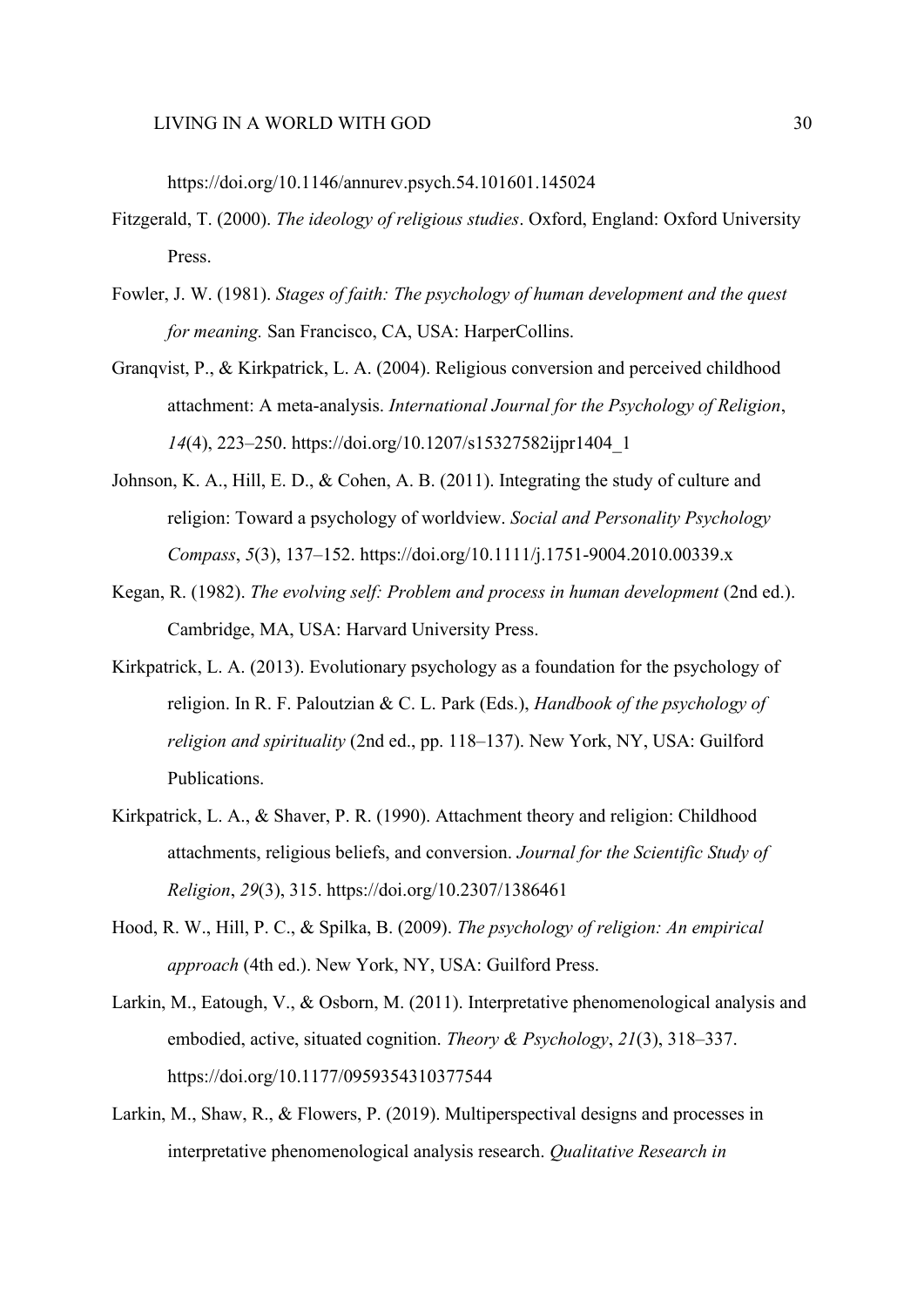*Psychology*, *16*(2), 182–198. https://doi: 10.1080/14780887.2018.1540655

- Lee, L. (2015). *Recognizing the non-religious: Reimagining the secular*. Oxford, England: Oxford University Press.
- Lewis, S. H., Sanderson, C., Gupta, A., & Klein, C. (2018). "Maybe it's kind of normal to hear voices": The role of spirituality in making sense of voice hearing. *Journal of Spirituality in Mental Health*, 1–16. https://doi.org/10.1080/19349637.2018.1520183
- Luhrmann, T. M. (2004). Metakinesis: How god becomes intimate in contemporary U.S. Christianity. *American Anthropologist*, *106*(3), 518–528. https://doi.org/10.1525/aa.2004.106.3.518
- Luhrmann, T. M. (2012). *When God talks back: Understanding the American evangelical relationship with God*. New York, NY, USA: Vintage Books.
- McGuire, M. B. (2008). *Lived religion: Faith and practice in everyday life*. Oxford, England: Oxford University Press.
- Moss, L. S., & Snodgrass, J. (2017). Called and committed: The lived experiences of female clergy cancer survivors. *Pastoral Psychology*, *66*(5), 609–623. https://doi.org/10.1007/s11089-017-0776-y
- Murphy, J. (2017). Beyond "religion" and "spirituality": Extending a "meaning systems" approach to explore lived religion. *Archive for the Psychology of Religion*, *39*(1), 1– 26. https://doi.org/10.1163/15736121-12341335
- Paloutzian, R. F., & Park, C. L. (2013). Recent progress and core issues in the science of the psychology of religion and spirituality. In R. F. Paloutzian  $& C. L.$  Park (Eds.), *Handbook of the psychology of religion and spirituality* (2nd ed., pp. 3–22). New York, NY, USA: Guilford Publications.
- Park, C. L. (2013). Religion and meaning. In R. F. Paloutzian & C. L. Park (Eds.), *Handbook of the psychology of religion and spirituality* (2nd ed., pp. 357–379). New York, NY, USA: Guilford Publications.

Park, C. L., Edmondson, D., & Hale-Smith, A. (2013). Why religion? Meaning as motivation.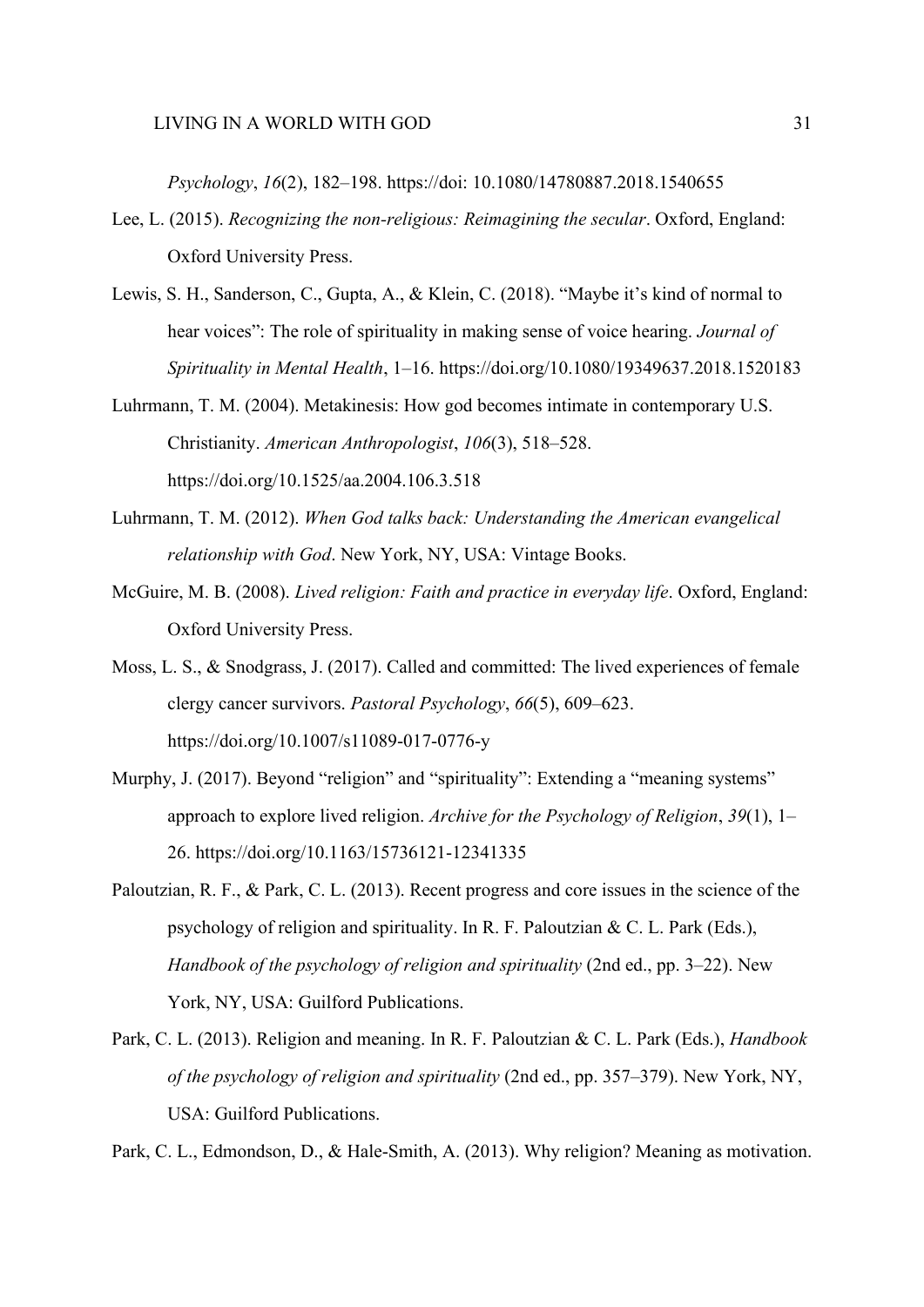In K. I. Pargament (Ed.), *APA handbook of psychology, religion, and spirituality* (pp. 157–171). Washington, D.C., USA: American Psychological Association.

- Pietkiewicz, I., & Smith, J. A. (2014). A practical guide to using interpretative phenomenological analysis in qualitative research psychology. *Czasopismo Psychologiczne*, *20*(1), 7–14. https://doi.org/10.14691/cppj.20.1.7
- Searle, J. R. (2010). *Making the social world: The structure of human civilization*. Oxford, England: Oxford University Press.
- Slone, J. D. (2004). *Theological incorrectness: Why religious people believe what they shouldn't.* Oxford, England: Oxford University Press.
- Smith, J. A. (2011). Evaluating the contribution of interpretative phenomenological analysis. *Health Psychology Review*, *5*(1), 9–27. https://doi.org/10.1080/17437199.2010.510659
- Smith, J. A., Flowers, P., & Larkin, M. (2009). *Interpretative phenomenological analysis: Theory, method and research*. London, England: Sage.
- Smith, J. A., & Osborn, M. (2015). Interpretative phenomenological analysis as a useful methodology for research on the lived experience of pain. *British Journal of Pain*, *9*(1), 41–42. https://doi.org/10.1177/2049463714541642
- Spilka, B., Shaver, P., & Kirkpatrick, L. A. (1985). A general attribution theory for the psychology of religion. *Journal for the Scientific Study of Religion*, *24*(1), 1. https://doi.org/10.2307/1386272
- Streib, H., & Keller, B. (2004). The variety of deconversion experiences: Contours of a concept in respect to empirical research. *Archive for the Psychology of Religion*, *26*(1), 181–200. https://doi.org/10.1163/0084672053598030
- Taves, A. (2009). *Religious experience reconsidered: A building block approach to the study of religion and other special things*. Princeton, NJ, USA: Princeton University Press.
- Taves, A. (2017). *Revelatory events: Three case studies of the emergence of new spiritual paths.* Princeton, NJ, USA: Princeton University Press.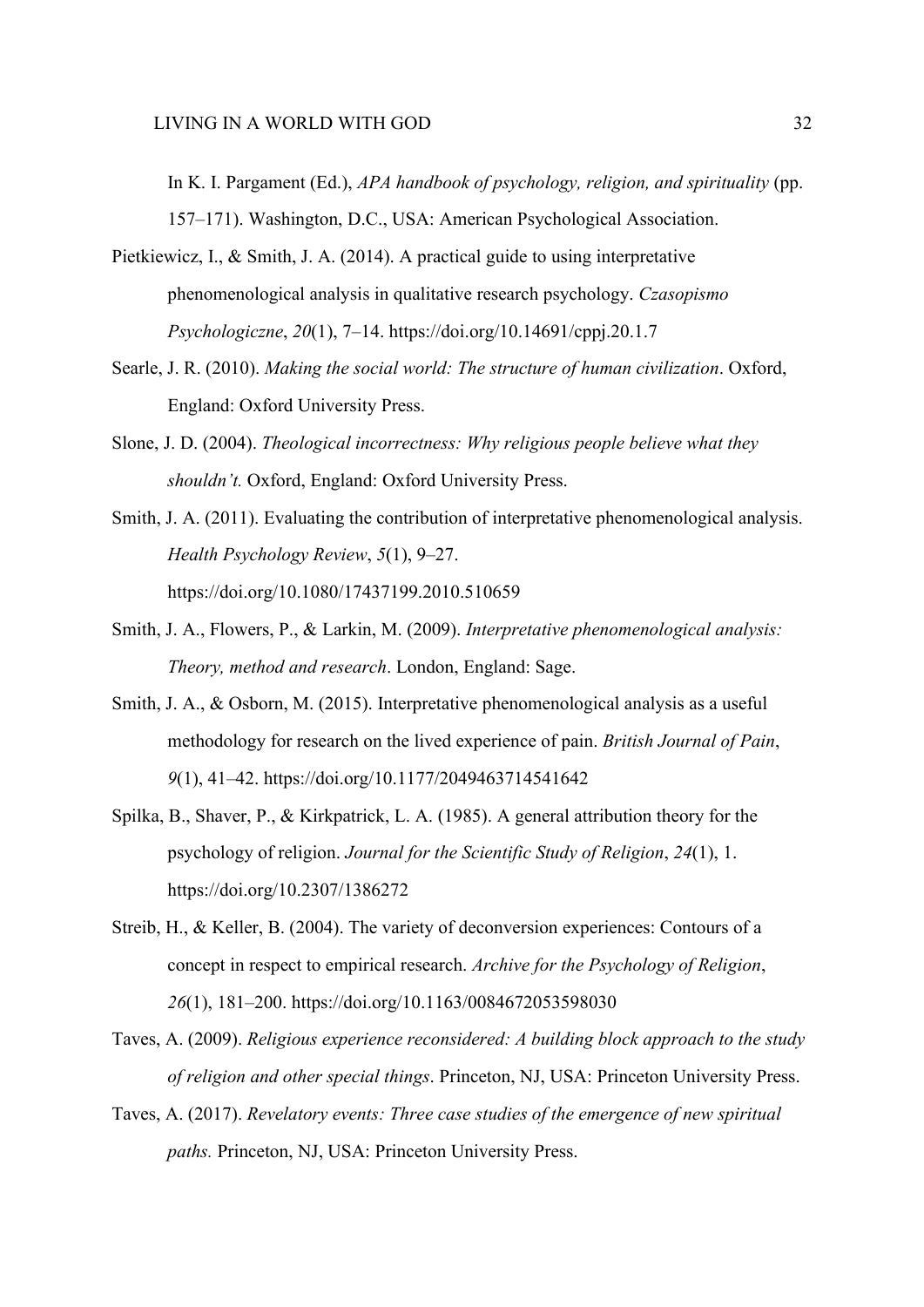- Taylor, C. (2007). *A secular age*. Cambridge, MA, USA: Harvard University Press.
- Ward, D. J. (2011). The lived experience of spiritual abuse. *Mental Health, Religion & Culture*, *14*(9), 899–915. https://doi.org/10.1080/13674676.2010.536206
- White, C. (2017). What the cognitive science of religion is (and is not). In A. W. Hughes (Ed.), *Theory in a time of excess: beyond reflection and explanation in religious studies scholarship* (pp. 95–114). Sheffield, England: Equinox.
- Whitehouse, H., & Lanman, J. A. (2014). The ties that bind us. *Current Anthropology*, *55*(6), 674–695. https://doi.org/10.1086/678698
- Wilde, D., & Murray, C. D. (2010). Interpreting the anomalous: Finding meaning in out-ofbody and near-death experiences. *Qualitative Research in Psychology*, *7*(1), 57–72. https://doi.org/10.1080/14780880903304550